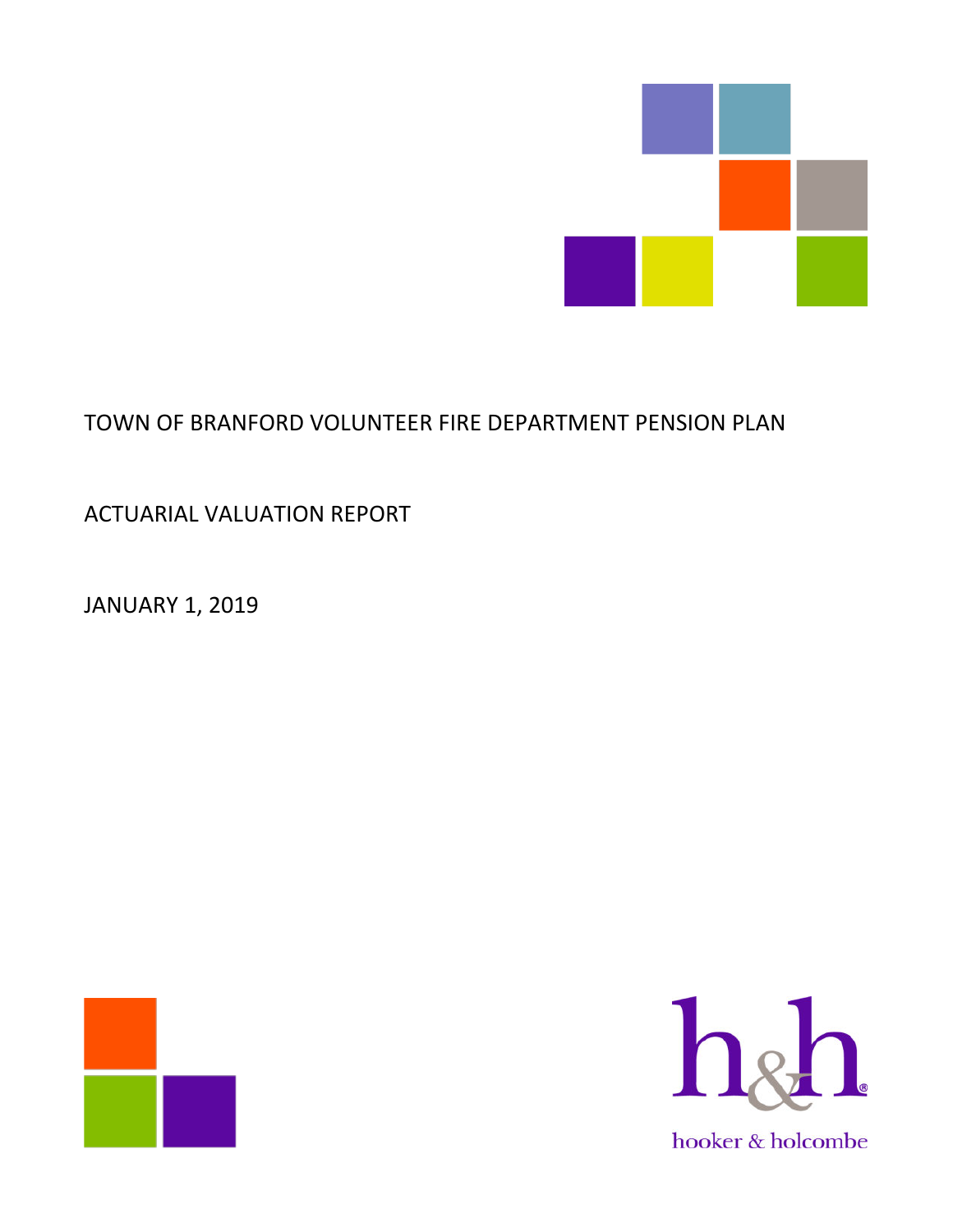

# **Table of Contents**

# **Report Prepared By:**

Steve A. Lemanski Vice President, Practice Leader, Consulting Actuary 860.856.2102 SLemanski@hhconsultants.com

Jola Kolc **Actuarial Analyst** 860.856.2124 JKolc@hhconsultants.com Kathryn Toyota **Actuarial Associate** 860.856.2043 KToyota@hhconsultants.com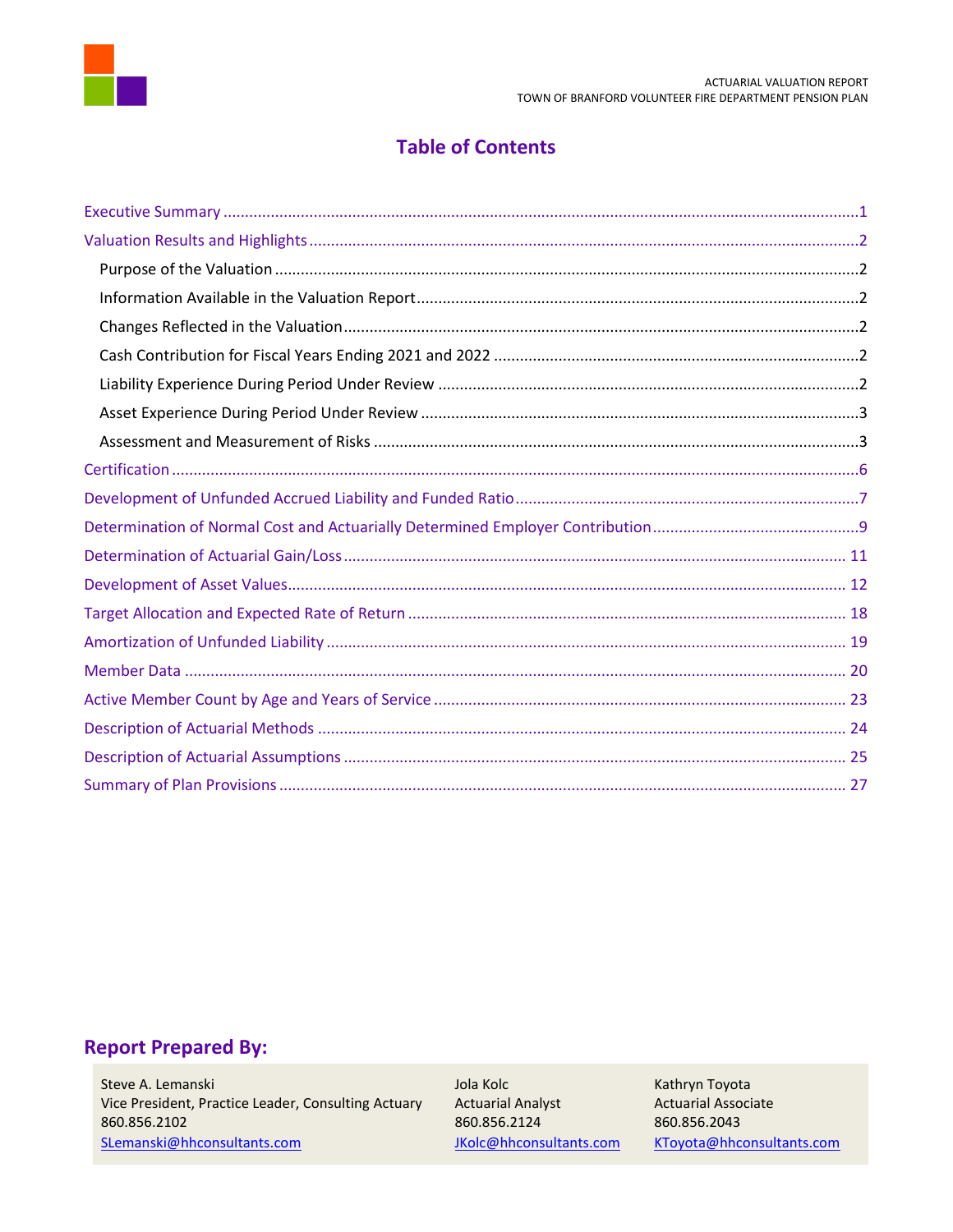

# **Executive Summary**

<span id="page-2-0"></span>

|                                                     | <b>January 1, 2019</b> | <b>January 1, 2017</b> |
|-----------------------------------------------------|------------------------|------------------------|
| <b>Number of members</b>                            |                        |                        |
| Active employees                                    | 221                    | 208                    |
| Terminated vested members                           | 0                      | 0                      |
| Retired, disabled and beneficiaries                 | 17                     | 18                     |
| Total                                               | 238                    | 226                    |
| Covered employee payroll                            | N/A                    | N/A                    |
| Average plan salary                                 | N/A                    | N/A                    |
| Actuarial present value of future benefits          | 1,657,830              | 1,461,858              |
| <b>Actuarial accrued liability</b>                  | 1,420,301              | 1,256,486              |
| <b>Plan assets</b>                                  |                        |                        |
| Market value of assets                              | 1,020,584              | 911,748                |
| Actuarial value of assets                           | 1,129,186              | 954,218                |
| <b>Unfunded accrued liability</b>                   | 291,115                | 302,268                |
| <b>Funded ratio</b>                                 | 79.5%                  | 75.9%                  |
| Actuarially determined employer contribution (ADEC) |                        |                        |
| Fiscal year ending                                  | 2021                   | 2019                   |
| <b>ADEC</b>                                         | 65,330                 | 59,050                 |
| Fiscal year ending                                  | 2022                   | 2020                   |
| <b>ADEC</b>                                         | 65,970                 | 59,640                 |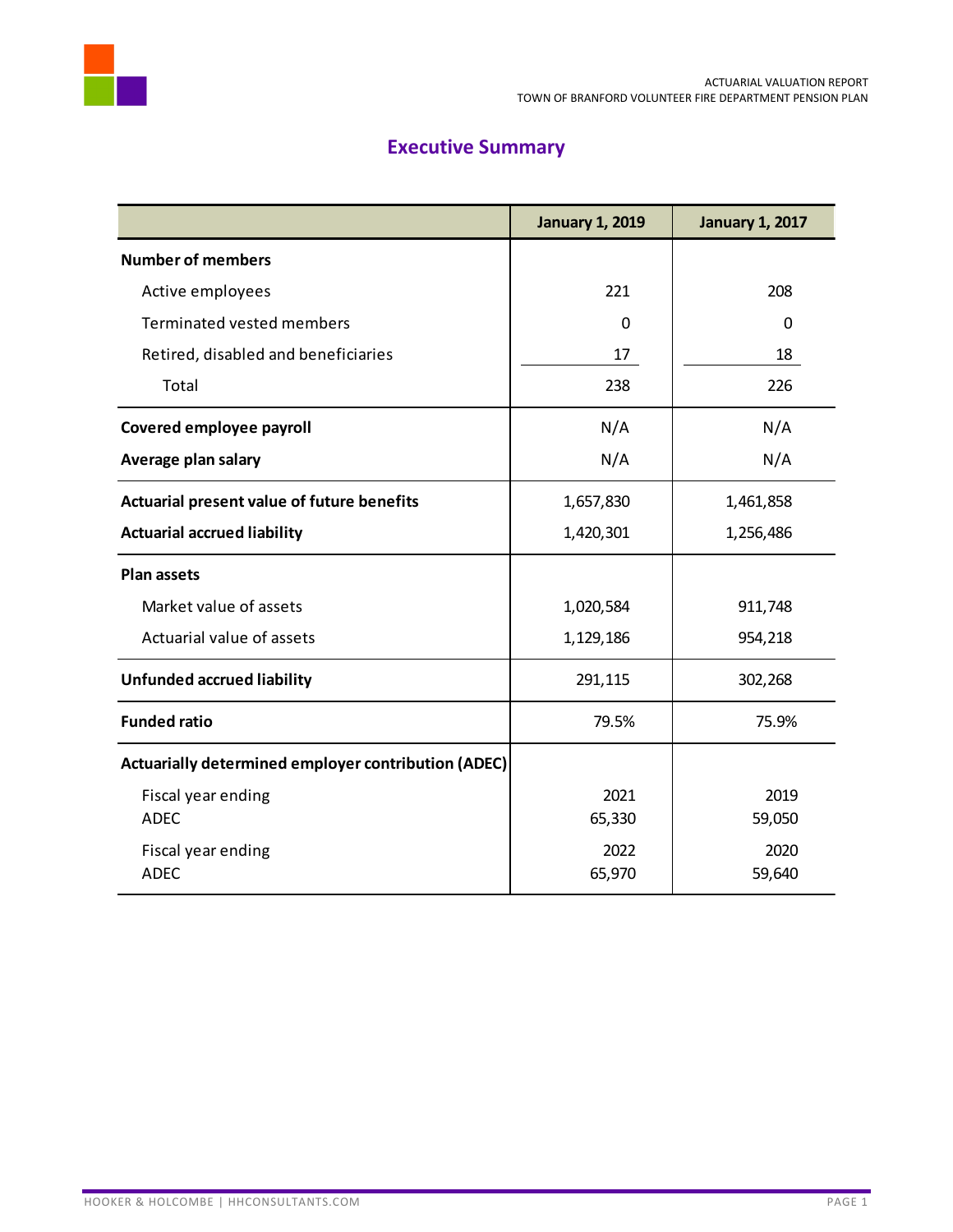

# **Valuation Results and Highlights**

#### <span id="page-3-1"></span><span id="page-3-0"></span>**Purpose of the Valuation**

The purpose of the valuation is to develop the Actuarially Determined Employer Contribution (ADEC).

The ultimate cost of a pension plan is based primarily on the level of benefits promised by the plan. The pension fund's investment earnings serve to reduce the cost of plan benefits and expenses. Thus,

Ultimate cost = Benefits Paid + Expenses Incurred – Investment Return – Employee Contributions

The actuarial cost method distributes this ultimate cost over the working lifetime of current plan participants. By means of this budgeting process, costs are allocated to both past and future years, and a cost is assigned to the current year. The current year's allocated cost, or normal cost, is the building block upon which the actuarially determined employer contribution is developed. The January 1, 2019 valuation produces the contributions for the fiscal years ending 2021 and 2022.

#### <span id="page-3-2"></span>**Information Available in the Valuation Report**

The Executive Summary is intended to emphasize the notable results of the valuation from the perspective of the Plan Sponsor. Supporting technical detail is documented in Results of the Valuation, Supporting Exhibits and Description of Actuarial Methods and Assumptions. A concise summary of the principal provisions of the Plan is outlined in Summary of Plan Provisions.

#### <span id="page-3-3"></span>**Changes Reflected in the Valuation**

The actuarial assumptions listed below have been changed for this valuation. The impact of these changes was to increase the unfunded actuarial liability by about 4.9% and to increase the Fiscal Year 2021 ADEC by approximately \$11,400.

- Investment Rate of Return
- Mortality
- Inflation

Please see the Actuarial Assumptions and Methods section for a complete description of the changes.

#### <span id="page-3-4"></span>**Cash Contribution for Fiscal Years Ending 2021 and 2022**

| The Town cost is: | 2021 Fiscal Year | 2022 Fiscal Year |
|-------------------|------------------|------------------|
|                   | \$65,330         | \$65,970         |

#### <span id="page-3-5"></span>**Liability Experience During Period Under Review**

The plan experienced a net actuarial gain on liabilities of \$28,662 since the prior valuation. This gain was largely driven by the combined effect of retiree mortality and lower than expected accruals by active members.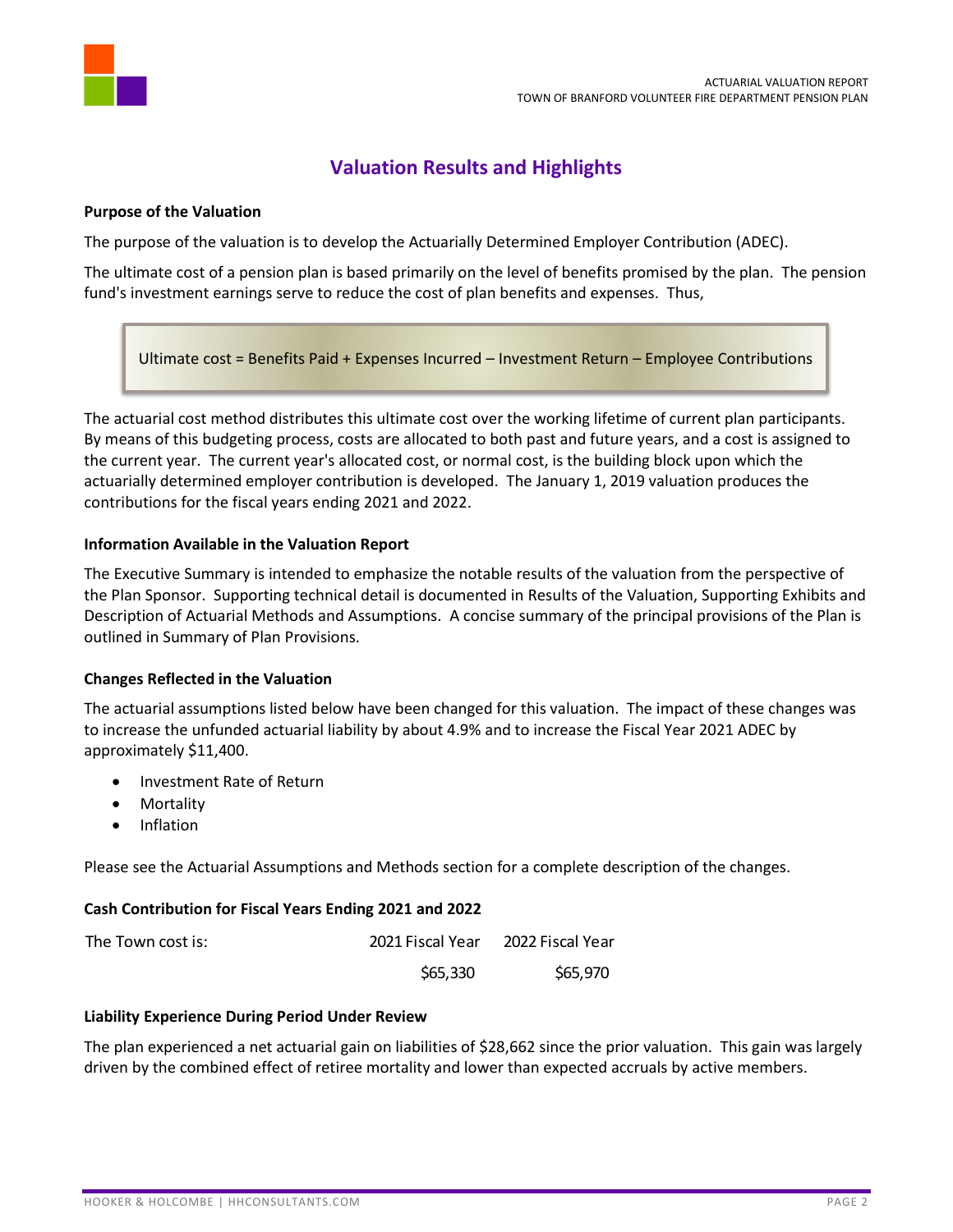

#### <span id="page-4-0"></span>**Asset Experience During Period Under Review**

|                              | 2017 Plan Year 2018 Plan Year |       |
|------------------------------|-------------------------------|-------|
| Market Value Basis           | 9.7%                          | -6.4% |
| <b>Actuarial Value Basis</b> | 5.6%                          | 3.1%  |

The Actuarial Value of assets, rather than the Market Value, is used to determine plan contributions. The Actuarial Value spreads the asset volatility over 5 years, thereby smoothing out fluctuations that are inherent in the Market Value.

#### <span id="page-4-1"></span>**Assessment and Measurement of Risks**

It is important to understand the size of the pension plan compared to the size of the sponsor of that plan. Additional pension contributions may be required at inopportune times for the plan sponsor. In general, a plan sponsor with assets or revenue that are much larger than the liabilities in its pension plans will be better able to withstand increases in required pension contributions.

#### **Plan Maturity Measurements**

|                                                                                                                                        | January 1, 2019 January 1, 2017 |             |
|----------------------------------------------------------------------------------------------------------------------------------------|---------------------------------|-------------|
| Actuarial accrued liability for members currently in pay status<br>as a percentage of the total actuarial accrued liability            | 23.4%                           | 27.1%       |
| • A lower percentage results in greater volatility as the investment return assumption changes.                                        |                                 |             |
| • A higher percentage results in greater demand on cash due to a proportionately higher<br>percentage of benefits being in pay status. |                                 |             |
|                                                                                                                                        |                                 | 1.4.1.1.1.1 |

**January 1, 2019** Duration of benefit payments using an investment rate of return of 6.50% 19.8 years • A higher duration will occur if the plan's percentage of members in pay status decreases. A plan with a higher duration will have a liability that is more sensitive to changes in the investment return assumption.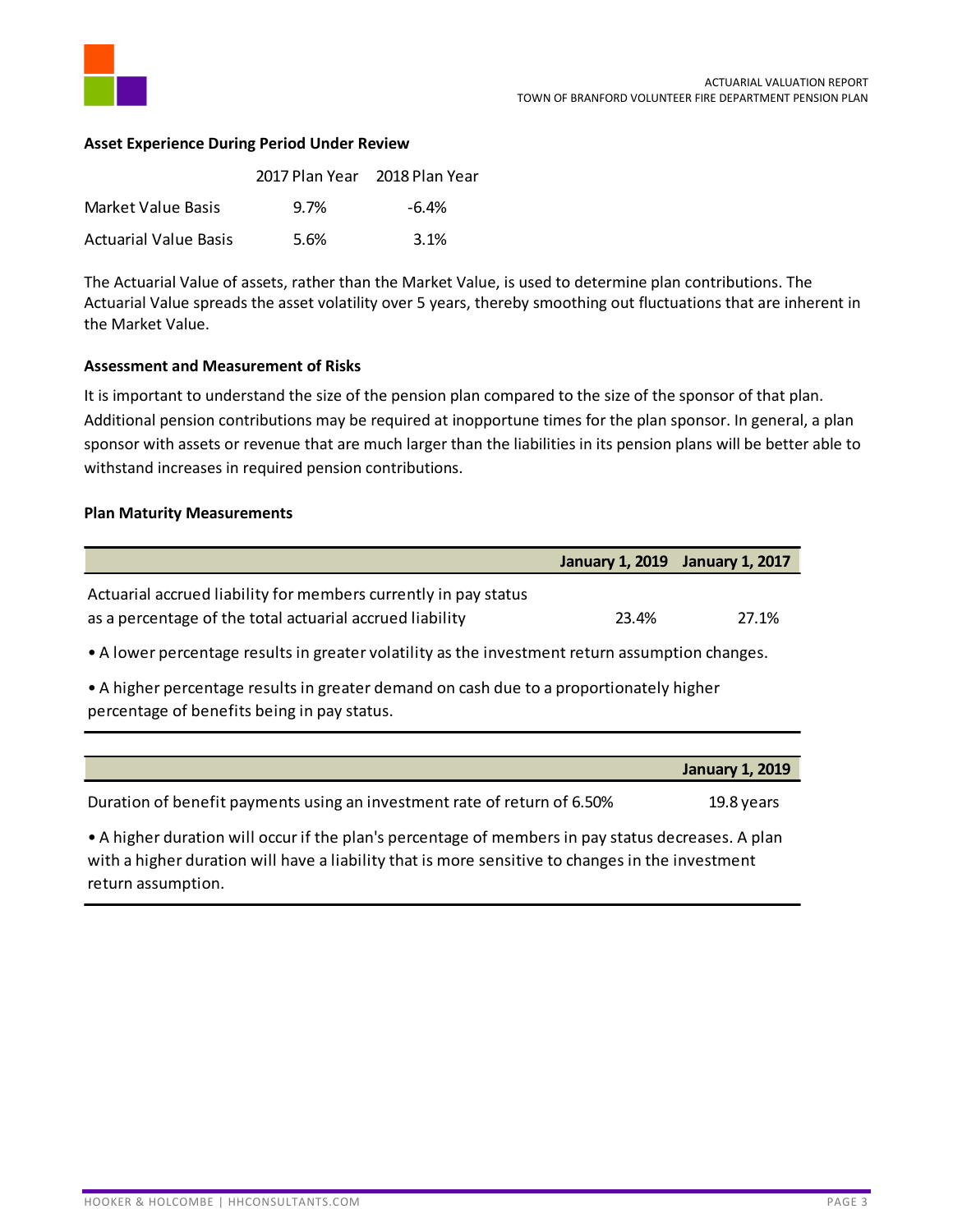

#### **Risks to Assess**

#### **Overriding Minimum Contribution**

|                                                     | <b>Fiscal Year</b> |
|-----------------------------------------------------|--------------------|
|                                                     | Ending 2021        |
| Actuarially determined employer contribution (ADEC) | 65,330             |
| Overriding minimum contribution (OMC)               | 41,811             |
| Surplus (deficit) - ADEC vs. OMC                    | 23,519             |

• A deficit suggests that a plan's current funding policy contribution approach may result in little to no progress being made towards: (1) reducing the plan's unfunded liability; and (2) improving the plan's funded ratio in the near-term.

#### **Estimated Impact of a 5% Reduction in Market Value of Assets**

|                                                                 | <b>Fiscal Year</b><br>Ending 2021 | <b>Fiscal Year</b><br>Ending 2022 |
|-----------------------------------------------------------------|-----------------------------------|-----------------------------------|
| Increase in actuarially determined employer contribution (ADEC) | 1.420                             | 1.420                             |

• Plans would generally be subject to a larger amortization payment if the market value of assets were 5% smaller. As a result, the ADEC would generally be higher for up to 10 years.

Due to the asset smoothing method, the ADEC will additionally increase by the same amount in each of the next few years. Each of these additional contributions will continue for up to 10 years.

#### **Estimated Impact of a 1 Year Increase in Life Expectancies**

|                                                                 | <b>Fiscal Year</b><br>Ending 2021 | <b>Fiscal Year</b><br>Ending 2022 |
|-----------------------------------------------------------------|-----------------------------------|-----------------------------------|
| Increase in actuarially determined employer contribution (ADEC) | 6.150                             | 6.170                             |

• If members live longer than expected, it generally results in larger benefits and/or additional benefit payments made. As a result, the ADEC would generally be higher for up to 10 years.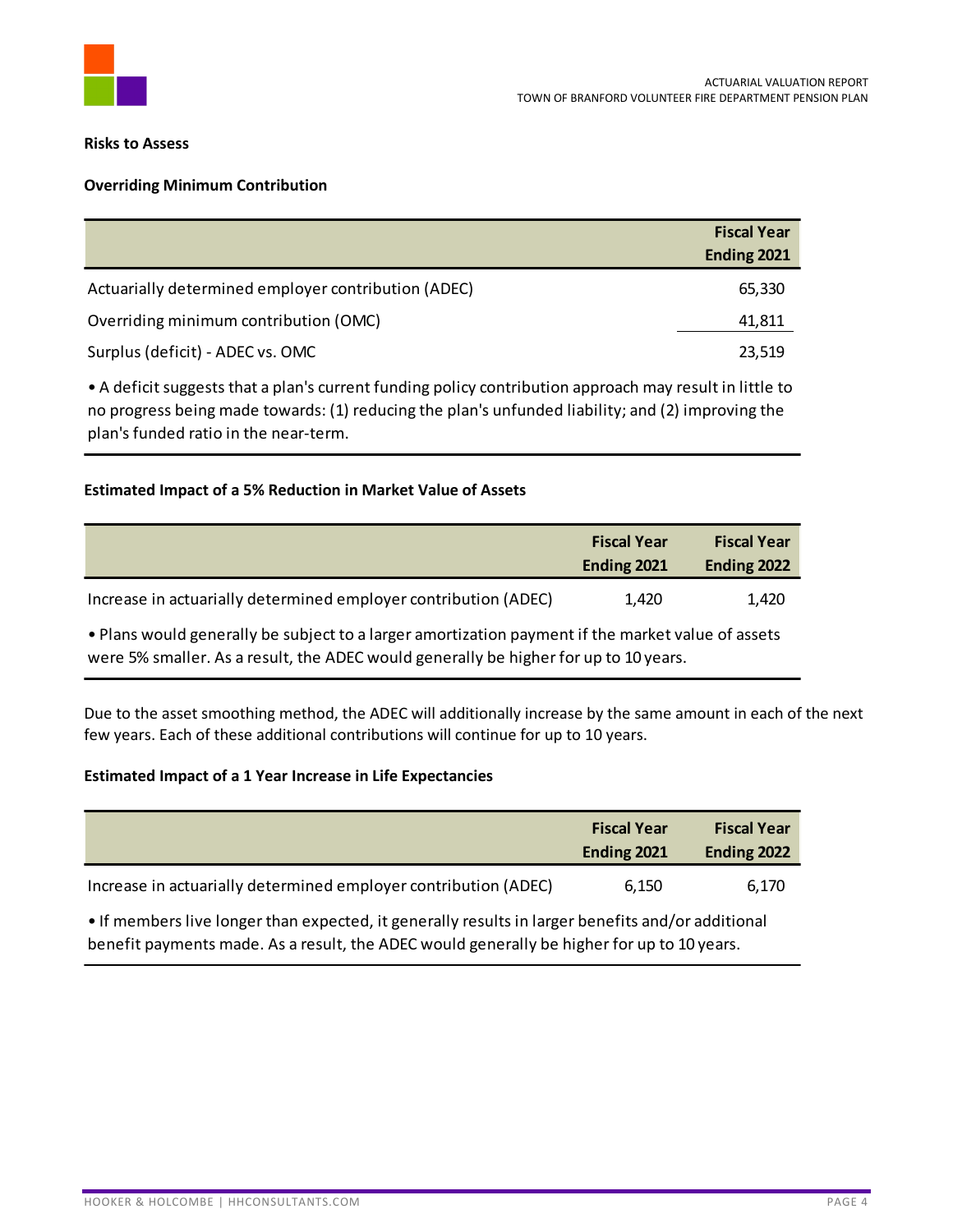

#### **Historical Results**

|                       |                             | <b>Annual</b>                       | <b>Market Value</b>              | <b>Benefit</b>          |
|-----------------------|-----------------------------|-------------------------------------|----------------------------------|-------------------------|
|                       |                             | <b>Effective Rate</b>               | of Assets as a                   | Payments as a           |
| <b>Valuation Year</b> | <b>Investment</b><br>Return | of Return on<br><b>Market Value</b> | % of Actuarial<br><b>Accrued</b> | % of Market<br>Value of |
| <b>Beginning</b>      | <b>Assumption</b>           | of Assets                           | Liability                        | <b>Assets</b>           |
| 2019                  | 6.50%                       | N/A                                 | 71.9%                            | N/A                     |
| 2018                  | N/A                         | $-6.4%$                             | N/A                              | 4.2%                    |
| 2017                  | 6.75%                       | 9.7%                                | 72.6%                            | 4.7%                    |
| 2016                  | N/A                         | 6.8%                                | N/A                              | 7.9%                    |
| 2015                  | 7.00%                       | $-4.1%$                             | 47.7%                            | 7.9%                    |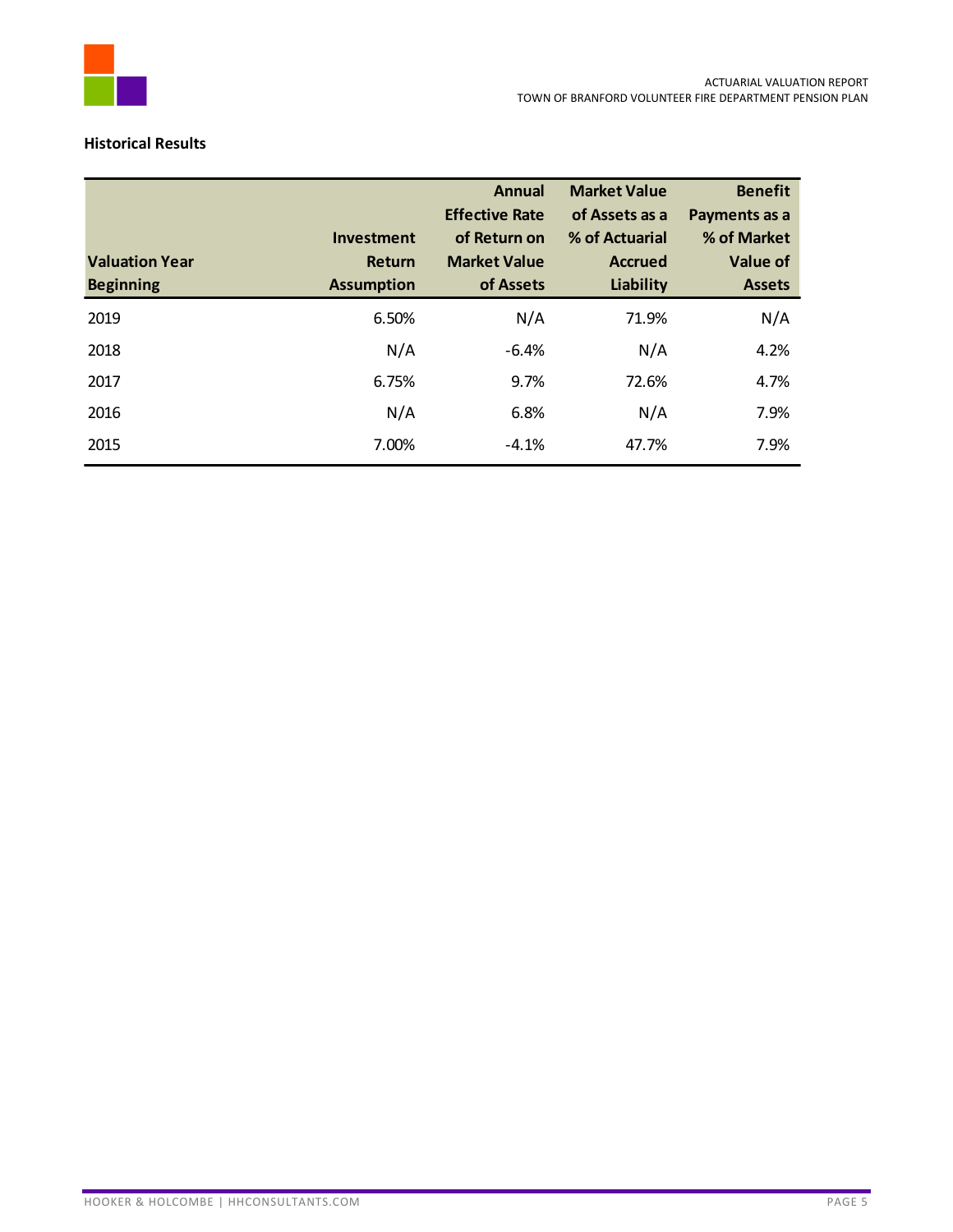

# **Certification**

<span id="page-7-0"></span>This report presents the results of the January 1, 2019 Actuarial Valuation for Town of Branford Volunteer Fire Department Pension Plan (the Plan) for the purpose of estimating the funded status of the Plan and determining the Actuarially Determined Employer Contribution (ADEC) for the fiscal years ending June 30, 2021 and June 30, 2022. This report may not be appropriate for any other purpose.

The valuation has been performed in accordance with generally accepted actuarial principles and practices. It is intended to comply with all applicable Actuarial Standards of Practice.

I certify that the actuarial assumptions and methods that were selected by me and represent my best estimate of anticipated actuarial experience under the Plan.

In preparing this valuation, I have relied on employee data provided by the Plan Sponsor, and on asset and contribution information provided by the Trustee. I have audited neither the employee data nor the financial information, although I have reviewed them for reasonableness.

The results in this valuation report are based on the Plan as summarized in the *Summary of Plan Provisions* section of this report and the actuarial assumptions and methods detailed in the *Description of Actuarial Methods and Assumptions* section of this report.

Future actuarial measurements may differ significantly from the current measurements presented in this report due to factors such as, but not limited to, the following: plan experience differing from that anticipated by the economic or demographic assumptions; changes in economic or demographic assumptions; increases or decreases expected as part of the natural operation of the methodology used for these measurements (such as the end of an amortization period or additional cost or contribution requirements based on the Plan's funded status); and changes in plan provisions or applicable law. Due to the limited scope of this report, an analysis of the potential range of such future measurements has not been performed.

I have no relationship with the employer or the Plan that would impair, or appear to impair, my objectivity in performing the work presented in this report. I am a member of the American Academy of Actuaries and meet its Qualification Standards to render the actuarial opinion contained herein.

the achti

Steve A. Lemanski, FSA, FCA, MAAA Enrolled Actuary 17-05506

November 26, 2019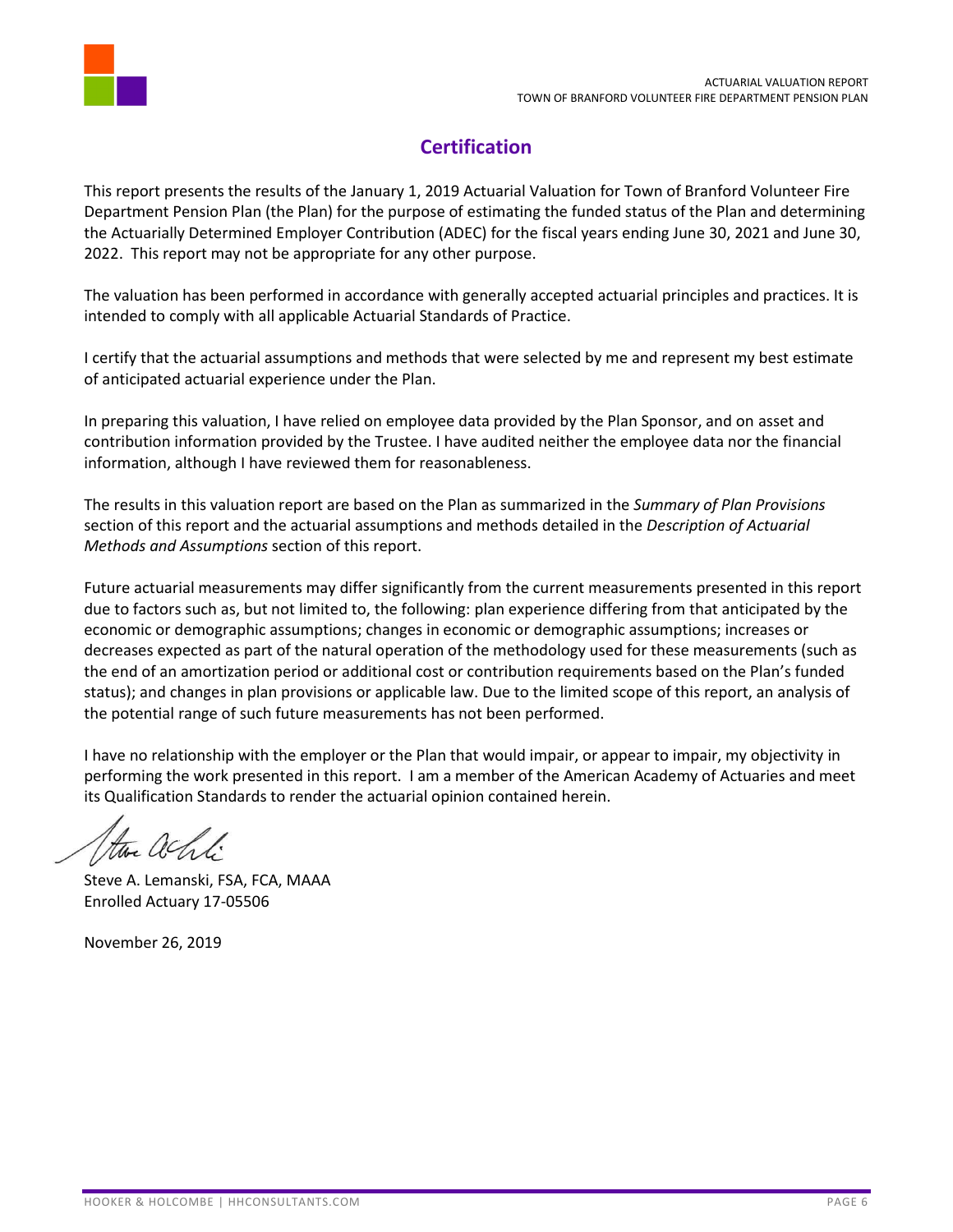

# **Development of Unfunded Accrued Liability and Funded Ratio**

<span id="page-8-0"></span>

|                                                  | <b>January 1, 2019</b> | <b>January 1, 2017</b> |
|--------------------------------------------------|------------------------|------------------------|
| Actuarial accrued liability for inactive members |                        |                        |
| Retired, disabled and beneficiaries              | \$332,698              | \$340,672              |
| Terminated vested members                        | 0                      | 0                      |
| Total                                            | 332,698                | 340,672                |
| Actuarial accrued liability for active employees | 1,087,603              | 915,814                |
| Total actuarial accrued liability                | 1,420,301              | 1,256,486              |
| Actuarial value of assets                        | 1,129,186              | 954,218                |
| Unfunded accrued liability                       | 291,115                | 302,268                |
| Funded ratio                                     | 79.5%                  | 75.9%                  |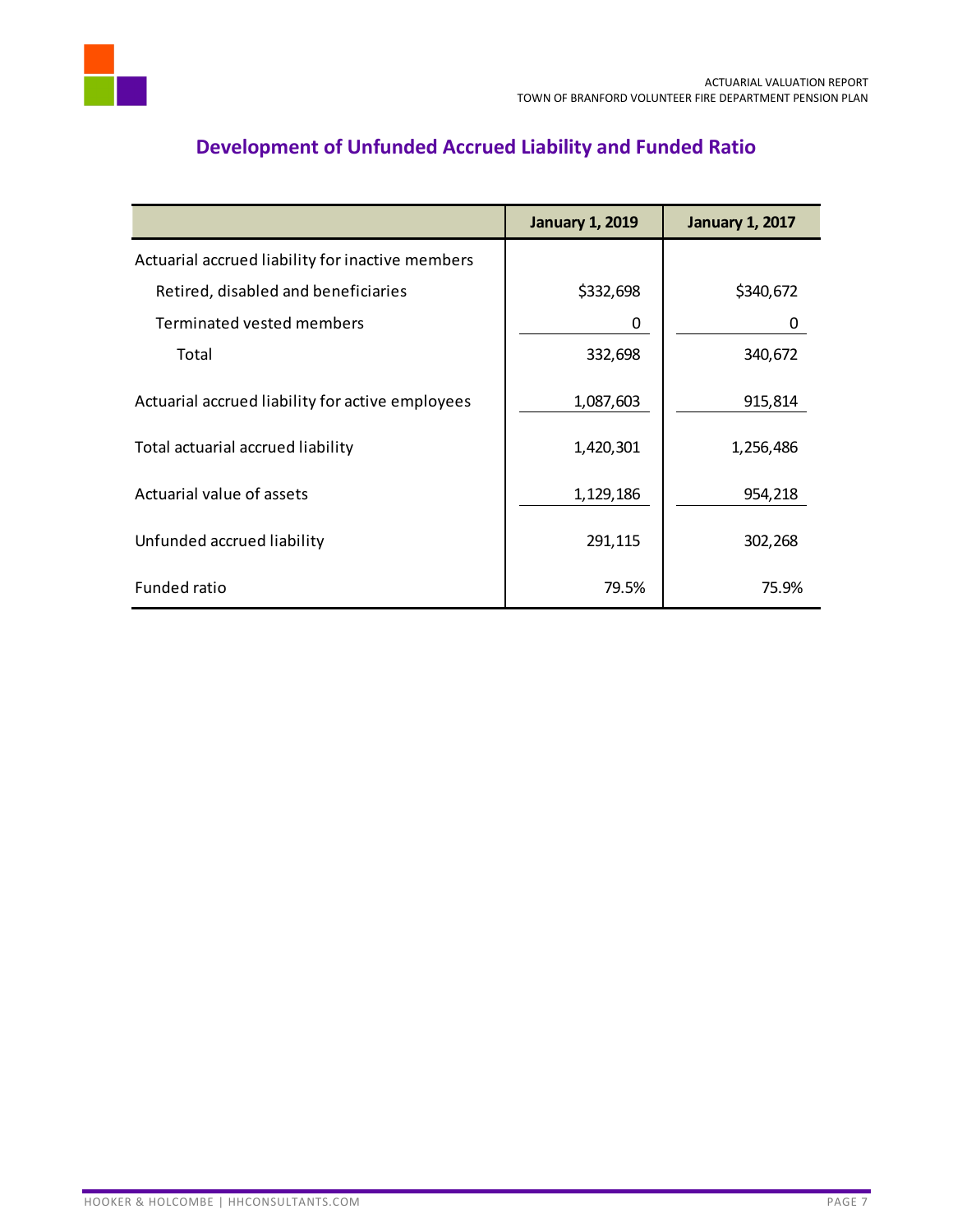





### **Actuarial Accrued Liability vs. Actuarial Value of Assets**

**Funded Ratio**

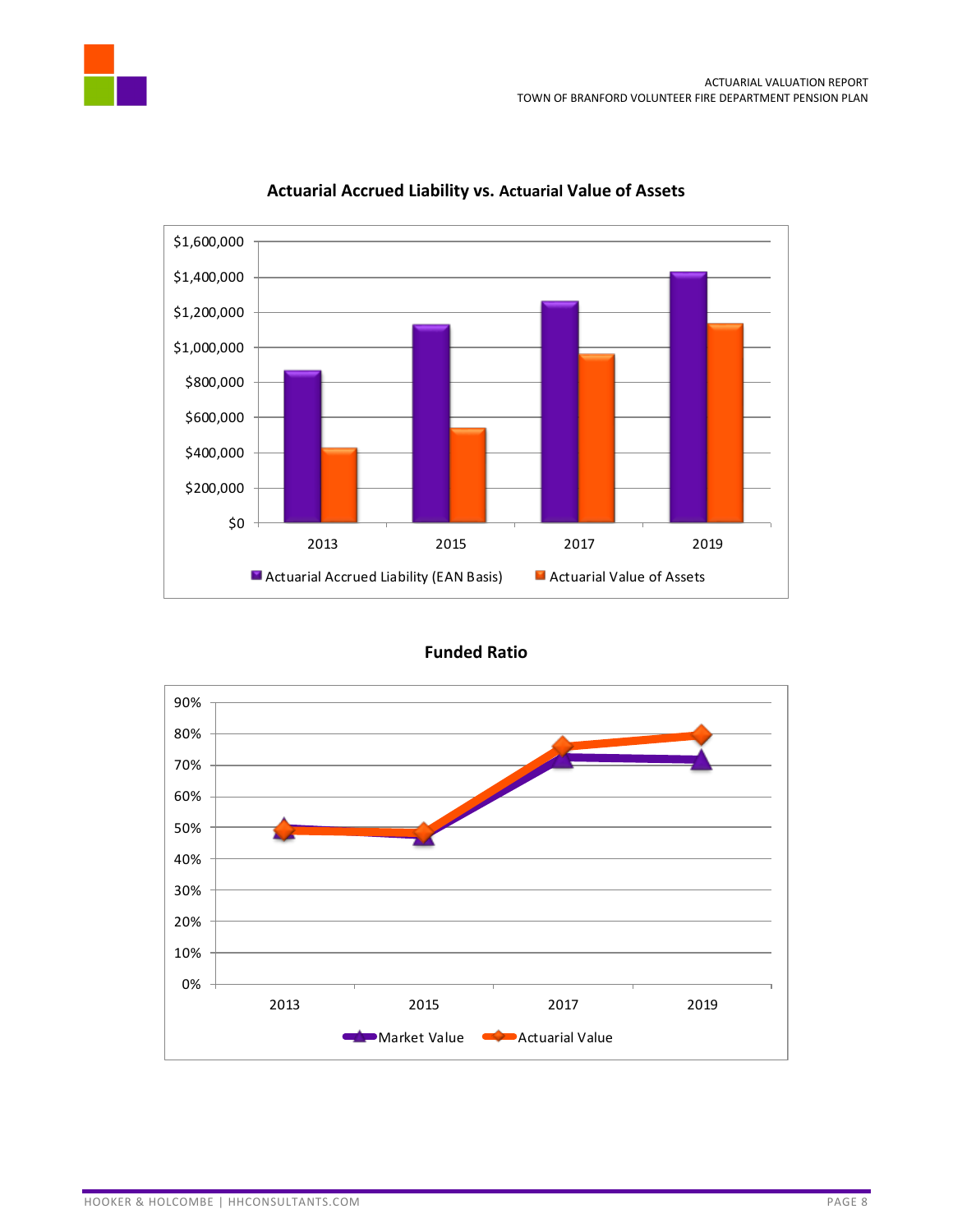

# <span id="page-10-0"></span>**Determination of Normal Cost and Actuarially Determined Employer Contribution**

|                                                            | <b>January 1, 2019</b> | <b>January 1, 2017</b> |
|------------------------------------------------------------|------------------------|------------------------|
| Gross normal cost                                          | \$23,152               | \$19,977               |
| Town's normal cost                                         | 23,152                 | 19,977                 |
| Amortization of unfunded accrued liability                 | 38,024                 | 35,176                 |
| Contribution before adjustment as of the<br>valuation date | 61,176                 | 55,153                 |
| Contribution rounded to nearest \$10                       | 61,180                 | 55,150                 |
| Fiscal year ending                                         | 2021                   | 2019                   |
| Adjustment for interest and inflation                      | 4,150                  | 3,900                  |
| Actuarially determined employer contribution               | 65,330                 | 59,050                 |
| Fiscal year ending                                         | 2022                   | 2020                   |
| Adjustment for interest and inflation                      | 640                    | 590                    |
| Actuarially determined employer contribution               | 65,970                 | 59,640                 |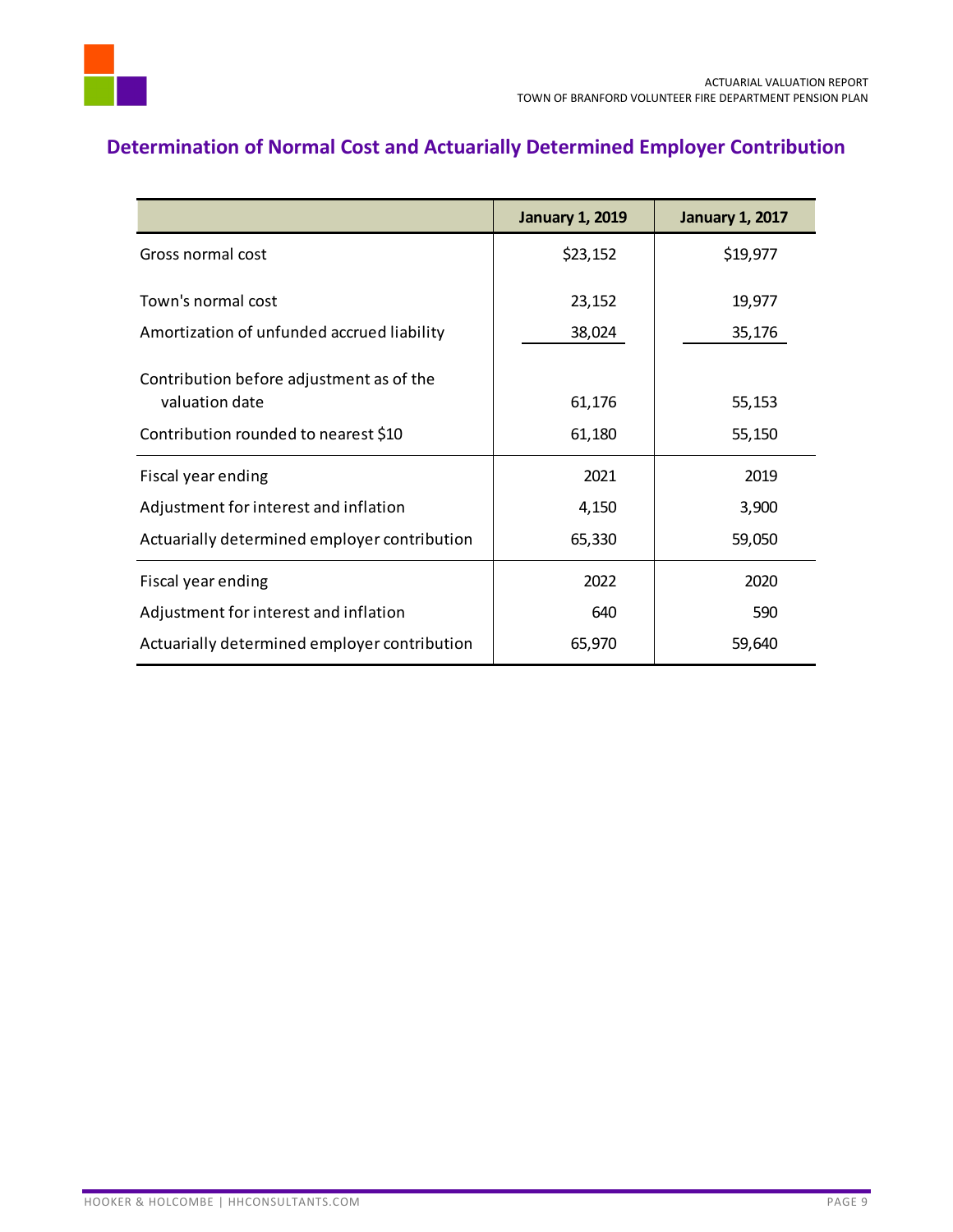



### **Actuarially Determined Employer Contribution**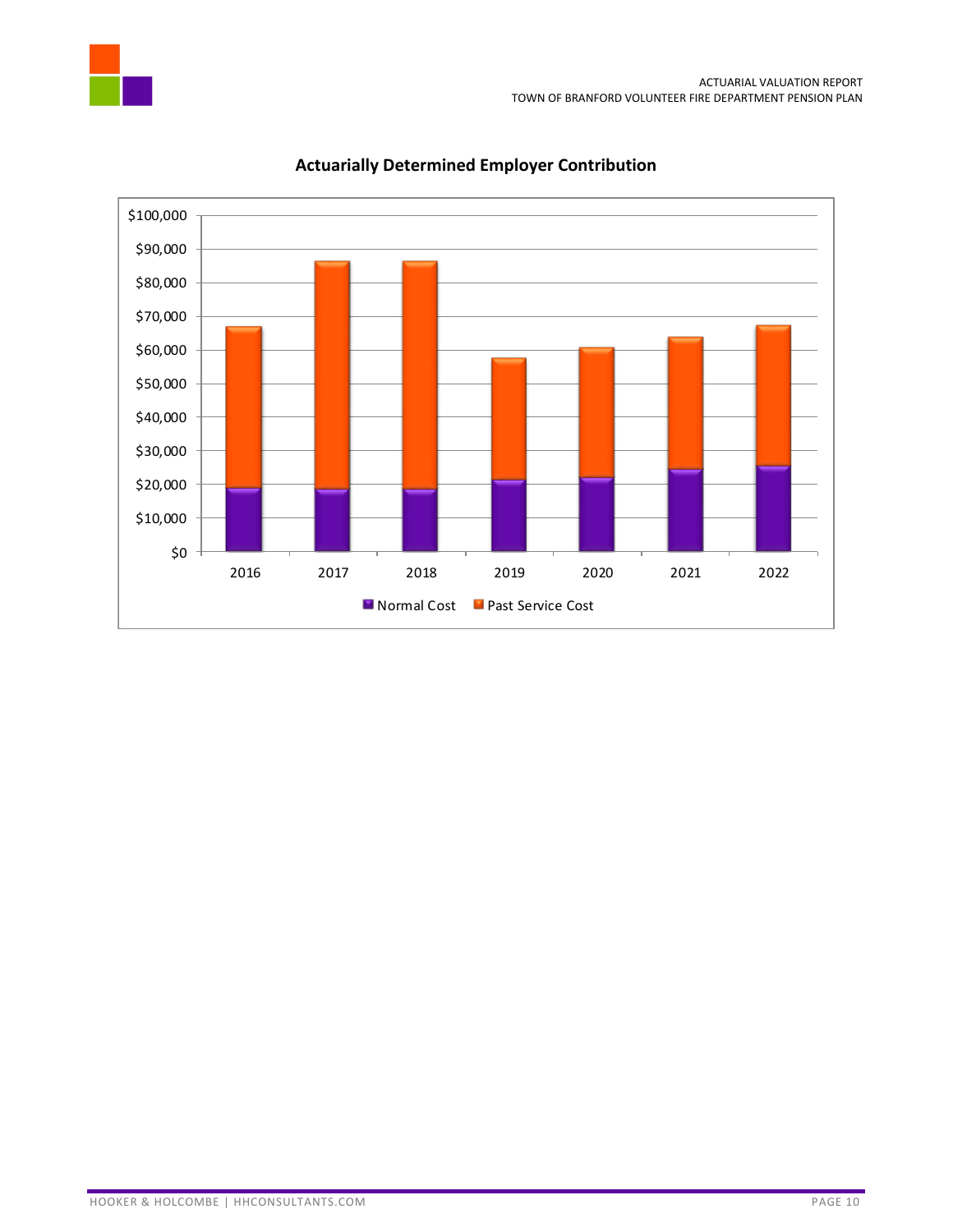

### **Determination of Actuarial Gain/Loss**

<span id="page-12-0"></span>The Actuarial Gain/Loss is the difference between the expected unfunded accrued liability and the actual unfunded accrued liability, without regard to any changes in actuarial methods, actuarial assumptions or plan provisions. This can also be referred to an Experience Gain/Loss, since it reflects the difference between what was expected and what was actually experienced.

| <b>Actuarial Gain / Loss</b>                                                                                 |           |         |
|--------------------------------------------------------------------------------------------------------------|-----------|---------|
| Expected unfunded accrued liability January 1, 2019                                                          |           |         |
| Expected unfunded accrued liability January 1, 2018                                                          |           |         |
| Unfunded accrued liability January 1, 2017                                                                   | \$302,268 |         |
| Gross normal cost January 1, 2017                                                                            | 19,977    |         |
| Town and employee contributions for 2017                                                                     | (87,000)  |         |
| Interest at 6.75% to January 1, 2018                                                                         | 19,016    |         |
| Expected unfunded accrued liability January 1, 2018                                                          | 254,261   |         |
| Expected unfunded accrued liability January 1, 2019                                                          |           |         |
| Expected unfunded accrued liability January 1, 2018                                                          | 254,261   |         |
| Expected gross normal cost January 1, 2018                                                                   | 20,526    |         |
| Town and employee contributions for 2018                                                                     | (87,000)  |         |
| Interest at 6.75% to January 1, 2019                                                                         | 15,941    |         |
| Expected unfunded accrued liability January 1, 2019                                                          | 203,728   |         |
| Actuarial (gain) / loss January 1, 2019                                                                      | 21,543    |         |
| Actual unfunded accrued liability January 1, 2019, prior to plan<br>provision, assumption and method changes |           | 225,271 |
| Sources of (gain) / loss                                                                                     |           |         |
| Assets                                                                                                       | 50,205    |         |
| Liabilities                                                                                                  | (28, 662) |         |
| Total (gain) / loss                                                                                          | 21,543    |         |
| Assumption and method changes since prior valuation                                                          |           | 65,844  |
| Actual unfunded accrued liability January 1, 2019, after plan                                                |           |         |
| provision, assumption and method changes                                                                     |           | 291,115 |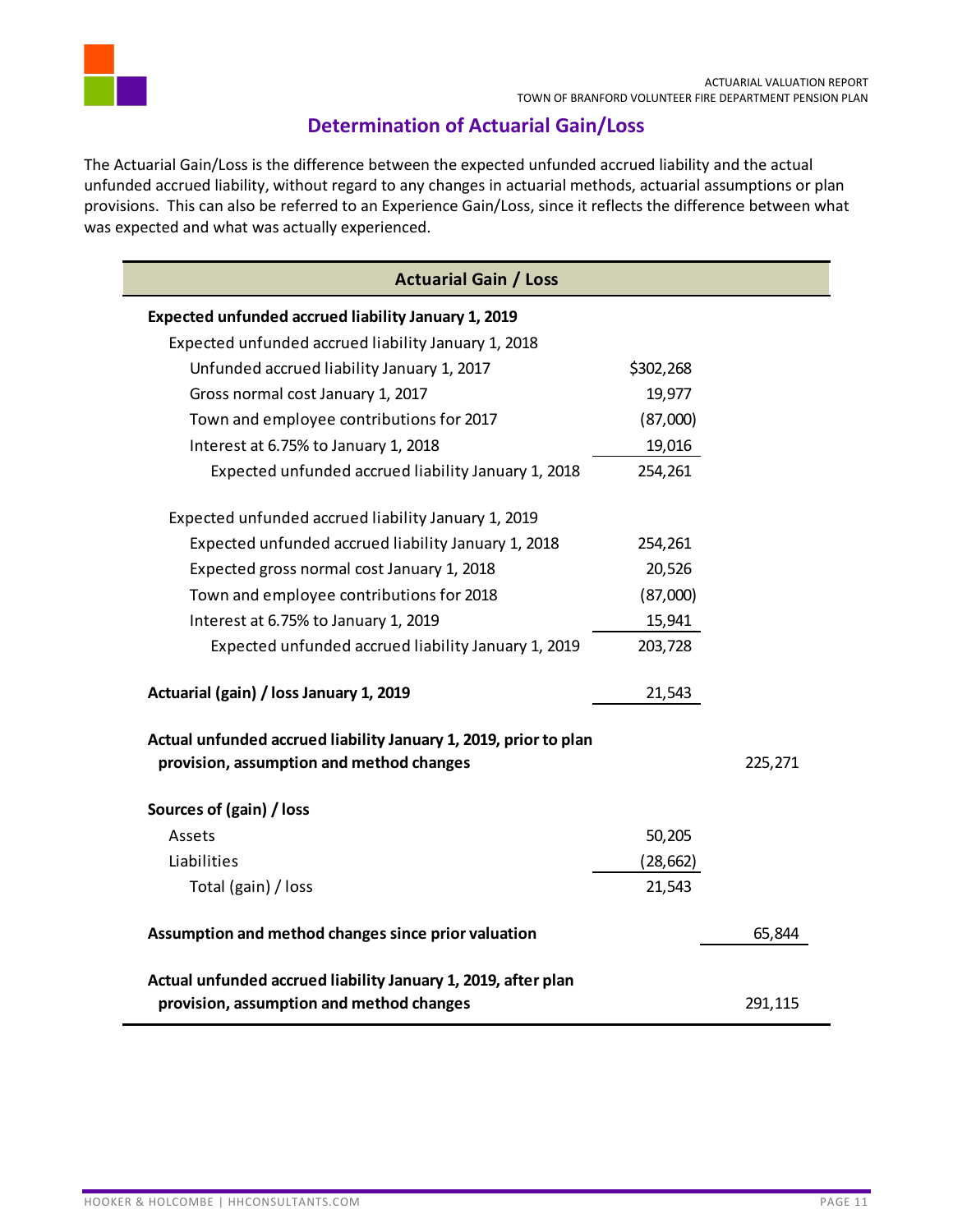

<span id="page-13-0"></span>

| <b>Summary of Fund Activity</b>              |                     |                        |  |  |
|----------------------------------------------|---------------------|------------------------|--|--|
|                                              | <b>Market Value</b> | <b>Actuarial Value</b> |  |  |
| 1. Beginning value of assets January 1, 2018 |                     |                        |  |  |
| Trust assets                                 | \$1,045,933         | \$1,052,836            |  |  |
| 2. Contributions                             |                     |                        |  |  |
| Town contributions during year               | 87,000              | 87,000                 |  |  |
| Employee contributions during year           | 0                   | 0                      |  |  |
| Total for plan year                          | 87,000              | 87,000                 |  |  |
| 3. Disbursements                             |                     |                        |  |  |
| Benefit payments during year                 | 43,904              | 43,904                 |  |  |
| Administrative expenses during year          | 0                   | 0                      |  |  |
| Total for plan year                          | 43,904              | 43,904                 |  |  |
| 4. Net investment return                     |                     |                        |  |  |
| Interest and dividends                       | 30,467              | N/A                    |  |  |
| Realized and unrealized gain / (loss)        | (94, 433)           | N/A                    |  |  |
| Expected return                              | N/A                 | 71,619                 |  |  |
| Recognized gain / (loss)                     | N/A                 | (38, 365)              |  |  |
| Required adjustment due to corridor          | N/A                 | O                      |  |  |
| Reversal of prior year required adjustment   | N/A                 | 0                      |  |  |
| Investment-related expenses                  | (4, 479)            | N/A                    |  |  |
| Total for plan year                          | (68, 445)           | 33,254                 |  |  |
| 5. Ending value of assets January 1, 2019    |                     |                        |  |  |
| Trust assets: $(1) + (2) - (3) + (4)$        | 1,020,584           | 1,129,186              |  |  |
| 6. Approximate rate of return                | $-6.4%$             | 3.1%                   |  |  |

# **Development of Asset Values**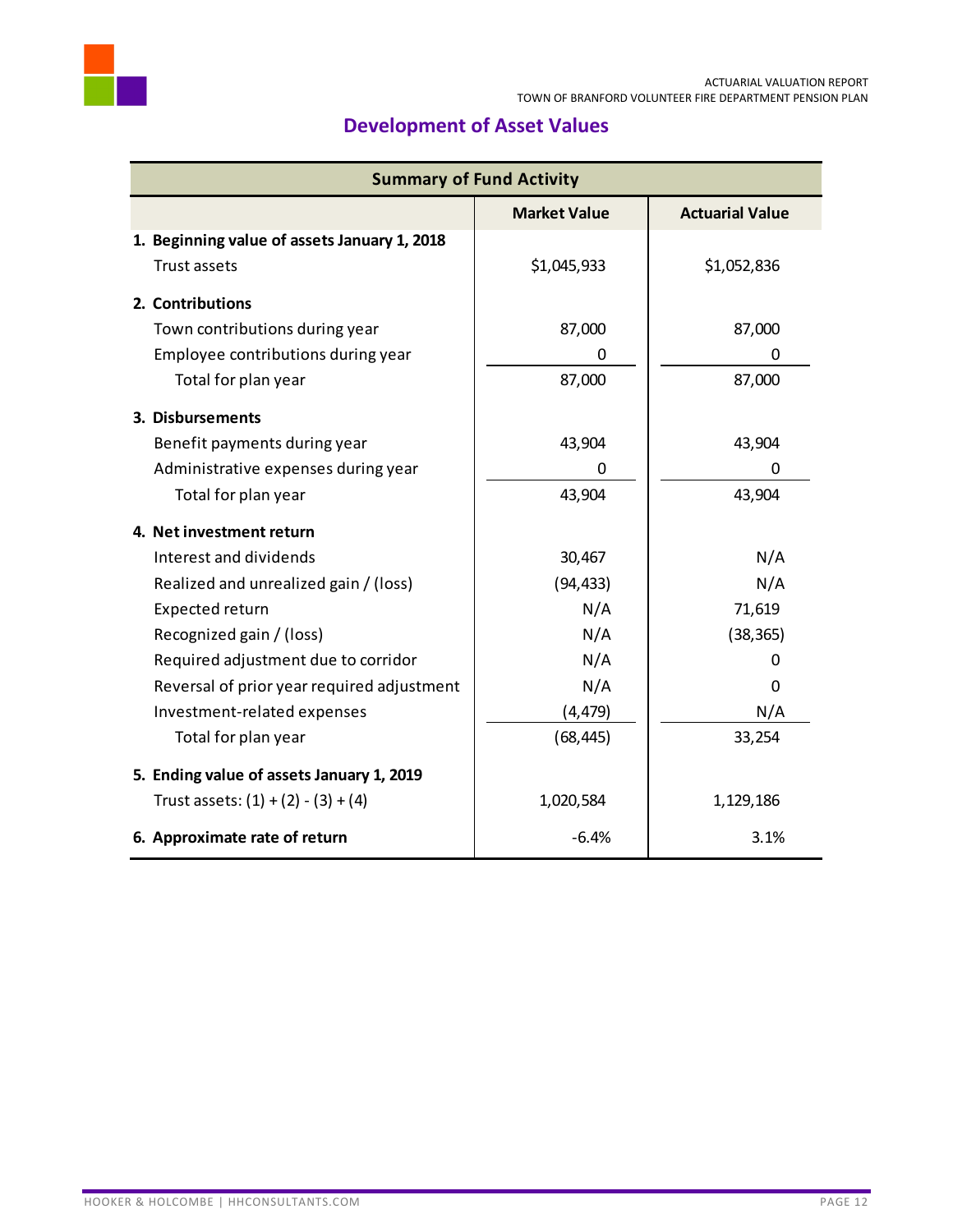

| <b>Relationship of Actuarial Value to Market Value</b>                         |             |
|--------------------------------------------------------------------------------|-------------|
| 1. Market value 1/1/2019                                                       | \$1,020,584 |
| 2. Gain / (loss) not recognized in actuarial value 1/1/2019                    | (108, 602)  |
| 3. Preliminary actuarial value $1/1/2019$ : $(1) - (2)$                        | 1,129,186   |
| 4. Preliminary actuarial value as a percentage of market value: $(3) \div (1)$ | 110.6%      |
| 5. Gain / (loss) recognized for corridor minimum / maximum                     | N/A         |
| 6. Actuarial value $1/1/2019$ after corridor minimum / maximum: (3) + (5)      | 1,129,186   |
| 7. Actuarial value as a percentage of market value: (6) $\div$ (1)             | 110.6%      |

| Development of Market Value Gain / Loss for 2018 Plan Year         |             |  |  |
|--------------------------------------------------------------------|-------------|--|--|
| 1. Market value 1/1/2018                                           | \$1,045,933 |  |  |
| 2. Town contributions                                              | 87,000      |  |  |
| 3. Employee contributions                                          | 0           |  |  |
| 4. Benefit payments                                                | 43,904      |  |  |
| 5. Administrative expenses                                         | 0           |  |  |
| 6. Expected return at 6.75%                                        | 71,619      |  |  |
| 7. Expected value $1/1/2019$ : $(1) + (2) + (3) - (4) - (5) + (6)$ | 1,160,648   |  |  |
| 8. Market value 1/1/2019                                           | 1,020,584   |  |  |
| 9. Market value gain / (loss) for 2018 plan year: (8) - (7)        | (140,064)   |  |  |

| <b>Recognition of Gain / Loss in Actuarial Value</b> |                      |                                              |                                                        |                                                           |                                                         |
|------------------------------------------------------|----------------------|----------------------------------------------|--------------------------------------------------------|-----------------------------------------------------------|---------------------------------------------------------|
| Year                                                 | (a)<br>Gain / (loss) | (b)<br>Total<br>recognized<br>as of 1/1/2018 | (c)<br>Recognized in<br>current year:<br>$20\%$ of (a) | (d)<br>Total recognized<br>as of 1/1/2019:<br>$(b) + (c)$ | (e)<br>Not recognized<br>as of 1/1/2019:<br>$(a) - (d)$ |
| 2014                                                 | ( \$16,473)          | ( \$13, 180)                                 | (53, 293)                                              | ( \$16,473)                                               | \$0                                                     |
| 2015                                                 | (60, 774)            | (36, 465)                                    | (12, 155)                                              | (48, 620)                                                 | (12, 154)                                               |
| 2016                                                 | (1, 581)             | (632)                                        | (316)                                                  | (948)                                                     | (633)                                                   |
| 2017                                                 | 27,060               | 5,412                                        | 5,412                                                  | 10,824                                                    | 16,236                                                  |
| 2018                                                 | (140,064)            | $\mathbf 0$                                  | (28, 013)                                              | (28, 013)                                                 | (112,051)                                               |
| Total                                                |                      |                                              | (38, 365)                                              |                                                           | (108, 602)                                              |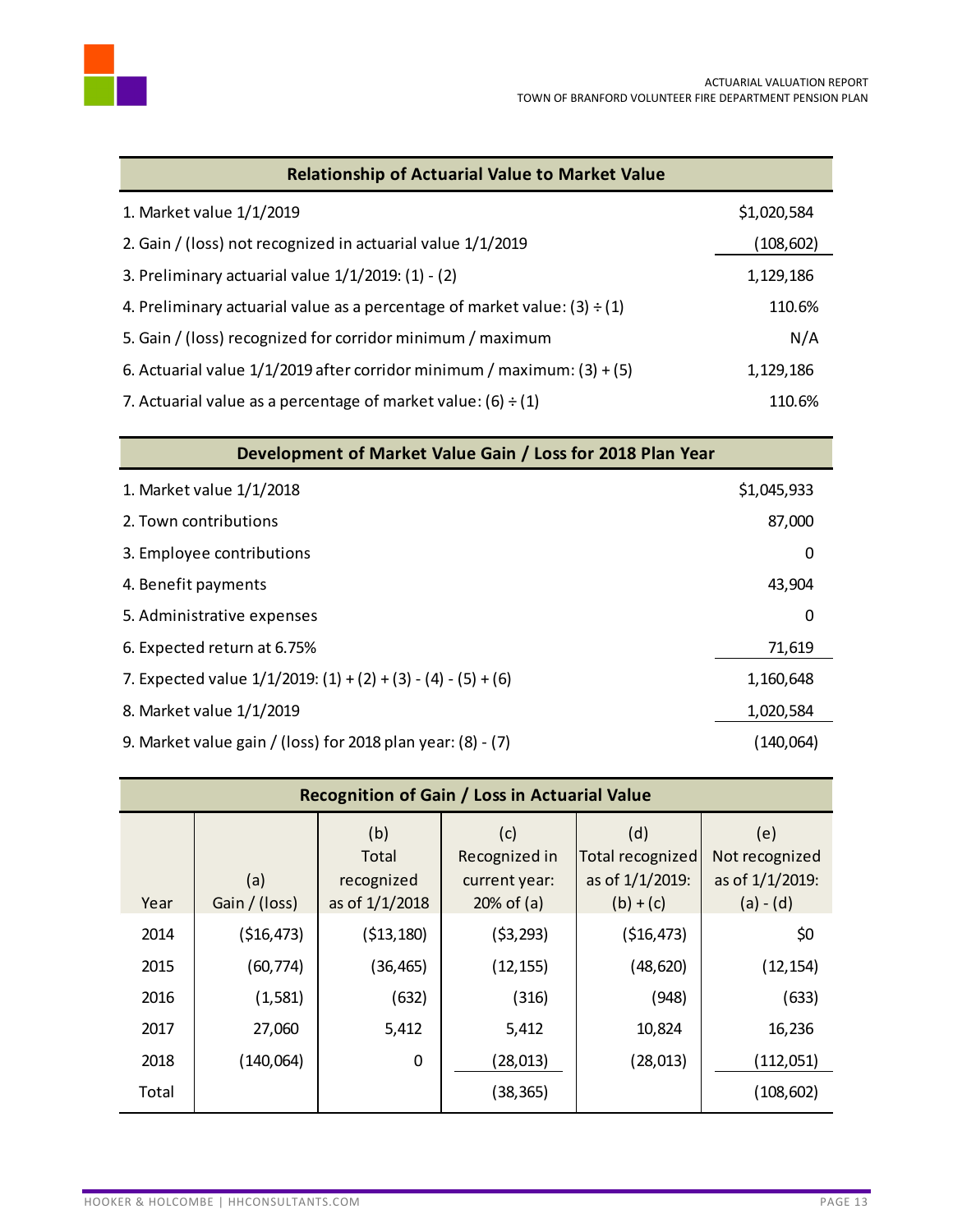

| <b>Summary of Fund Activity</b>              |                     |                        |  |  |
|----------------------------------------------|---------------------|------------------------|--|--|
|                                              | <b>Market Value</b> | <b>Actuarial Value</b> |  |  |
| 1. Beginning value of assets January 1, 2017 |                     |                        |  |  |
| <b>Trust assets</b>                          | \$911,748           | \$954,218              |  |  |
| 2. Contributions                             |                     |                        |  |  |
| Town contributions during year               | 87,000              | 87,000                 |  |  |
| Employee contributions during year           | 0                   | 0                      |  |  |
| Total for plan year                          | 87,000              | 87,000                 |  |  |
| 3. Disbursements                             |                     |                        |  |  |
| Benefit payments during year                 | 42,592              | 42,592                 |  |  |
| Administrative expenses during year          | 0                   | 0                      |  |  |
| Total for plan year                          | 42,592              | 42,592                 |  |  |
| 4. Net investment return                     |                     |                        |  |  |
| Interest and dividends                       | 26,280              | N/A                    |  |  |
| Realized and unrealized gain / (loss)        | 67,649              | N/A                    |  |  |
| Expected return                              | N/A                 | 62,717                 |  |  |
| Recognized gain / (loss)                     | N/A                 | (8, 507)               |  |  |
| Required adjustment due to corridor          | N/A                 | 0                      |  |  |
| Reversal of prior year required adjustment   | N/A                 | 0                      |  |  |
| Investment-related expenses                  | (4, 152)            | N/A                    |  |  |
| Total for plan year                          | 89,777              | 54,210                 |  |  |
| 5. Ending value of assets January 1, 2018    |                     |                        |  |  |
| Trust assets: $(1) + (2) - (3) + (4)$        | 1,045,933           | 1,052,836              |  |  |
| 6. Approximate rate of return                | 9.7%                | 5.6%                   |  |  |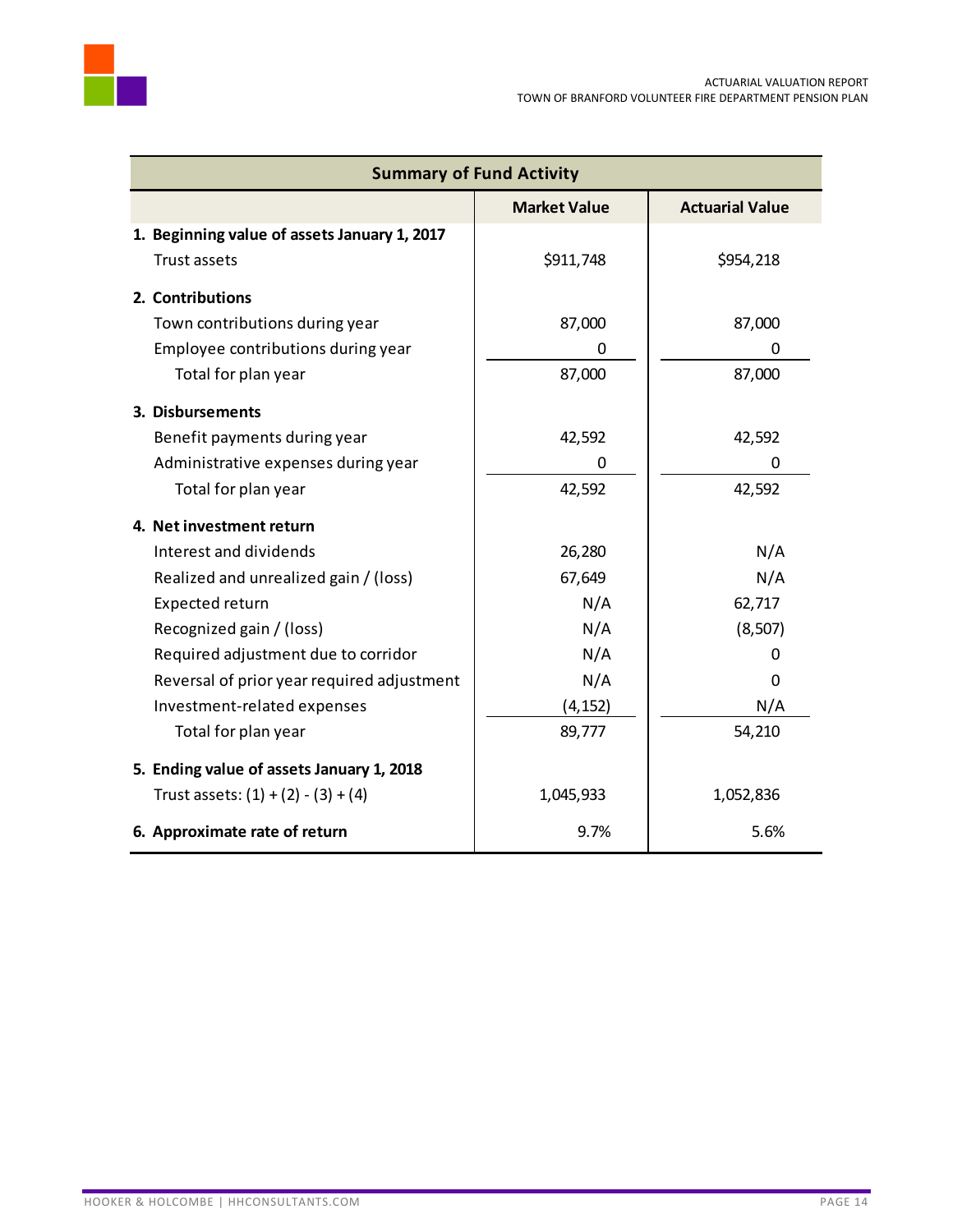

| <b>Relationship of Actuarial Value to Market Value</b>                         |             |
|--------------------------------------------------------------------------------|-------------|
| 1. Market value 1/1/2018                                                       | \$1,045,933 |
| 2. Gain / (loss) not recognized in actuarial value 1/1/2018                    | (6,903)     |
| 3. Preliminary actuarial value $1/1/2018$ : (1) - (2)                          | 1,052,836   |
| 4. Preliminary actuarial value as a percentage of market value: $(3) \div (1)$ | 100.7%      |
| 5. Gain / (loss) recognized for corridor minimum / maximum                     | N/A         |
| 6. Actuarial value $1/1/2018$ after corridor minimum / maximum: (3) + (5)      | 1,052,836   |
| 7. Actuarial value as a percentage of market value: $(6) \div (1)$             | 100.7%      |

| Development of Market Value Gain / Loss for 2017 Plan Year         |           |  |  |
|--------------------------------------------------------------------|-----------|--|--|
| 1. Market value 1/1/2017                                           | \$911,748 |  |  |
| 2. Town contributions                                              | 87,000    |  |  |
| 3. Employee contributions                                          | 0         |  |  |
| 4. Benefit payments                                                | 42,592    |  |  |
| 5. Administrative expenses                                         | 0         |  |  |
| 6. Expected return at 6.75%                                        | 62,717    |  |  |
| 7. Expected value $1/1/2018$ : $(1) + (2) + (3) - (4) - (5) + (6)$ | 1,018,873 |  |  |
| 8. Market value 1/1/2018                                           | 1,045,933 |  |  |
| 9. Market value gain / (loss) for 2017 plan year: $(8) - (7)$      | 27,060    |  |  |

| <b>Recognition of Gain / Loss in Actuarial Value</b> |                      |                                              |                                                       |                                                           |                                                         |
|------------------------------------------------------|----------------------|----------------------------------------------|-------------------------------------------------------|-----------------------------------------------------------|---------------------------------------------------------|
| Year                                                 | (a)<br>Gain / (loss) | (b)<br>Total<br>recognized<br>as of 1/1/2017 | (c)<br>Recognized in<br>current year:<br>$20%$ of (a) | (d)<br>Total recognized<br>as of 1/1/2018:<br>$(b) + (c)$ | (e)<br>Not recognized<br>as of 1/1/2018:<br>$(a) - (d)$ |
| 2013                                                 | \$9,235              | \$7,388                                      | \$1,847                                               | \$9,235                                                   | \$0                                                     |
| 2014                                                 | (16, 473)            | (9,885)                                      | (3, 295)                                              | (13, 180)                                                 | (3, 293)                                                |
| 2015                                                 | (60, 774)            | (24, 310)                                    | (12, 155)                                             | (36, 465)                                                 | (24, 309)                                               |
| 2016                                                 | (1, 581)             | (316)                                        | (316)                                                 | (632)                                                     | (949)                                                   |
| 2017                                                 | 27,060               | $\mathbf 0$                                  | 5,412                                                 | 5,412                                                     | 21,648                                                  |
| Total                                                |                      |                                              | (8, 507)                                              |                                                           | (6, 903)                                                |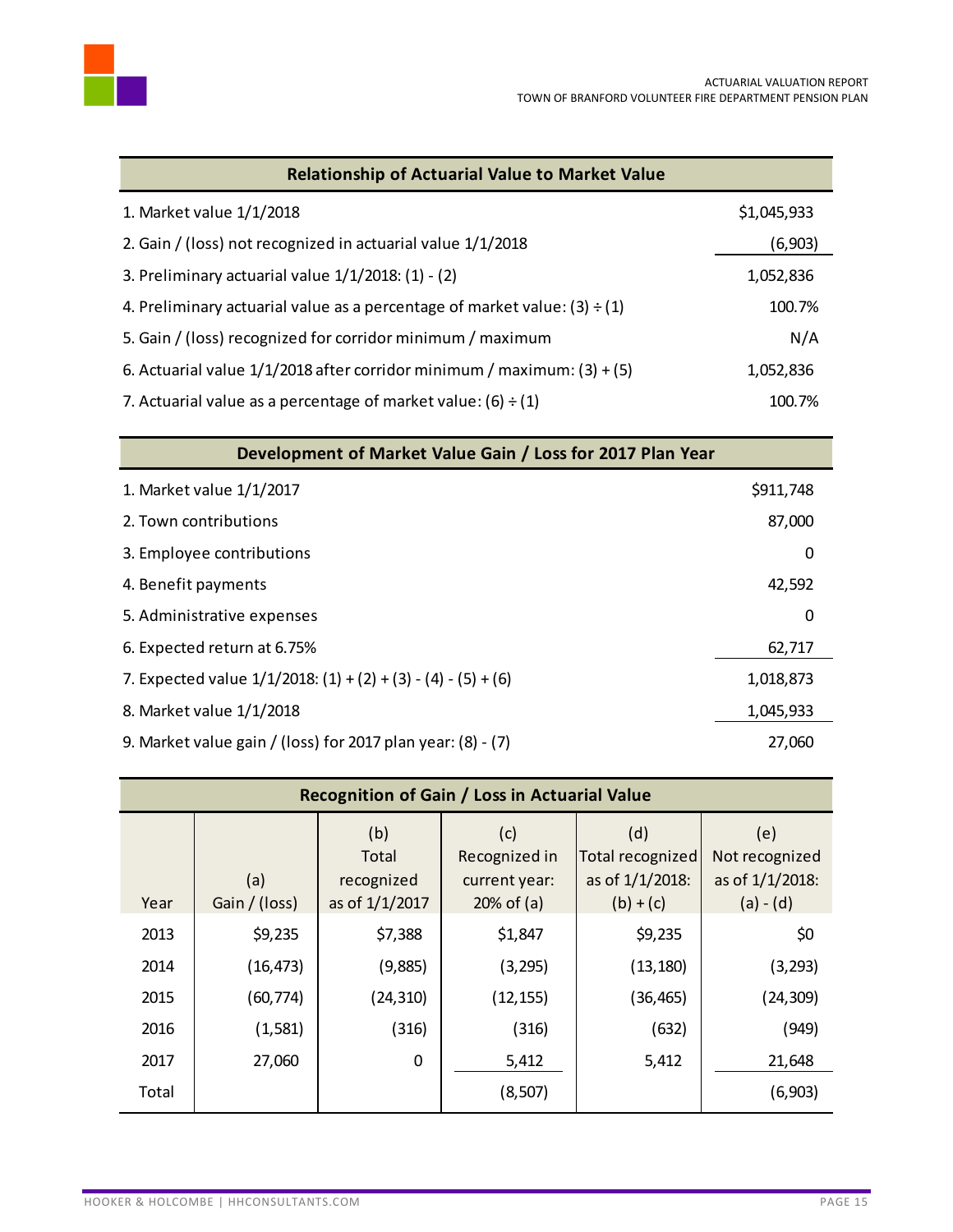

| <b>Rate of Return on Market Value of Assets</b> |         |                                                |         |                 |  |
|-------------------------------------------------|---------|------------------------------------------------|---------|-----------------|--|
| <b>Period Ending</b>                            |         | <b>Average Annual Effective Rate of Return</b> |         |                 |  |
| December 31                                     | 1 Year  | 3 Years                                        | 5 Years | <b>10 Years</b> |  |
| 2009                                            | 15.1%   | 1.1%                                           | 3.6%    | 0.4%            |  |
| 2010                                            | 11.8%   | 2.6%                                           | 5.1%    | 2.6%            |  |
| 2011                                            | 1.1%    | 9.2%                                           | 3.2%    | 3.3%            |  |
| 2012                                            | 10.1%   | 7.6%                                           | 3.8%    | 5.5%            |  |
| 2013                                            | 8.8%    | 6.6%                                           | 9.3%    | 5.6%            |  |
| 2014                                            | 3.4%    | 7.4%                                           | 6.9%    | 5.3%            |  |
| 2015                                            | $-4.1%$ | 2.5%                                           | 3.7%    | 4.4%            |  |
| 2016                                            | 6.8%    | 1.9%                                           | 4.8%    | 4.0%            |  |
| 2017                                            | $9.7\%$ | 3.9%                                           | 4.8%    | 4.3%            |  |
| 2018                                            | $-6.4%$ | 3.1%                                           | 1.7%    | 5.4%            |  |
|                                                 |         |                                                |         |                 |  |

| <b>Rate of Return on Actuarial Value of Assets</b> |        |                                                |         |                 |  |
|----------------------------------------------------|--------|------------------------------------------------|---------|-----------------|--|
| <b>Period Ending</b>                               |        | <b>Average Annual Effective Rate of Return</b> |         |                 |  |
| December 31                                        | 1 Year | 3 Years                                        | 5 Years | <b>10 Years</b> |  |
| 2009                                               | 3.6%   | 4.2%                                           | 3.7%    | 1.3%            |  |
| 2010                                               | 5.3%   | 3.6%                                           | 4.4%    | 1.6%            |  |
| 2011                                               | 4.1%   | 4.3%                                           | 4.4%    | 2.3%            |  |
| 2012                                               | 4.9%   | 4.7%                                           | 3.9%    | 3.9%            |  |
| 2013                                               | 8.4%   | 5.8%                                           | 5.2%    | 3.9%            |  |
| 2014                                               | 6.7%   | 6.7%                                           | 5.9%    | 4.8%            |  |
| 2015                                               | 4.2%   | 6.4%                                           | 5.6%    | 5.0%            |  |
| 2016                                               | 5.1%   | 5.3%                                           | 5.9%    | 5.1%            |  |
| 2017                                               | 5.6%   | 5.0%                                           | 6.0%    | 5.0%            |  |
| 2018                                               | 3.1%   | 4.6%                                           | 4.9%    | 5.1%            |  |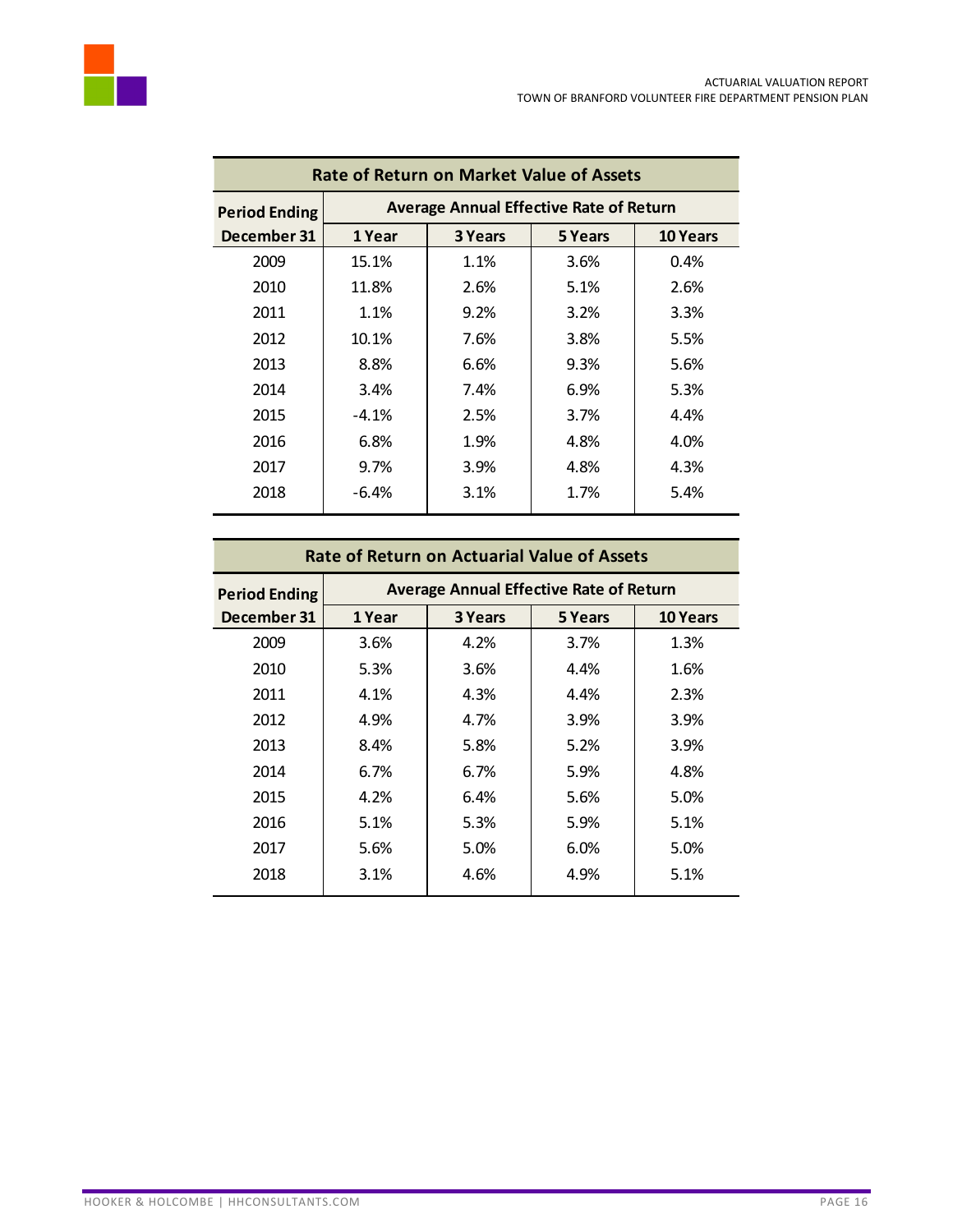



#### **Actual Rate of Return on Assets**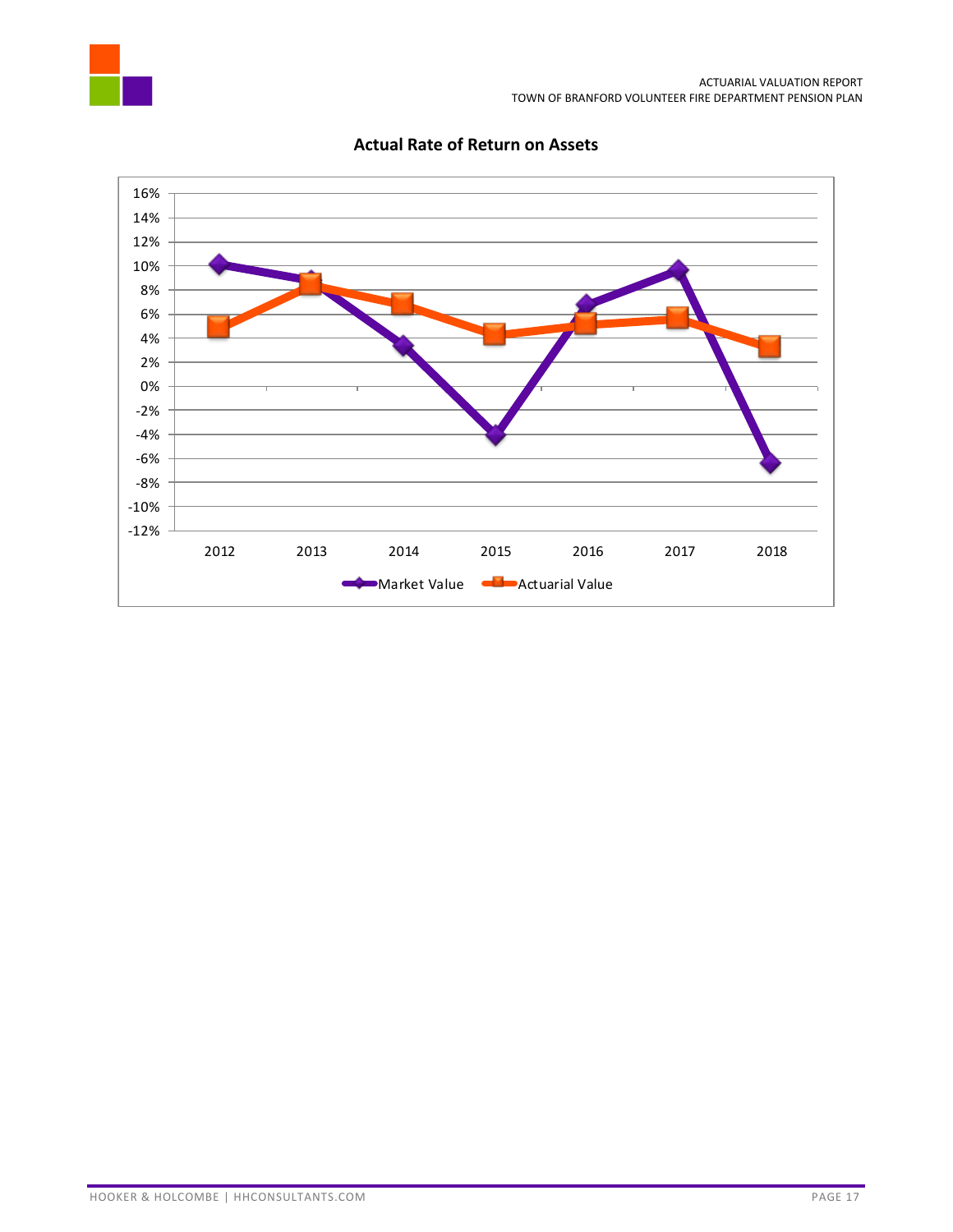<span id="page-19-0"></span>

|                                              | <b>Target</b>     | Long-Term<br><b>Expected Real</b> |                  |
|----------------------------------------------|-------------------|-----------------------------------|------------------|
| <b>Asset Class</b>                           | <b>Allocation</b> | Rate of Return*                   | <b>Weighting</b> |
| Large Cap Domestic Equity                    | 14.50%            | 4.50%                             | 0.65%            |
| Mid Cap Domestic Equity                      | 5.50%             | 5.00%                             | 0.28%            |
| <b>Small Cap Domestic Equity</b>             | 5.50%             | 5.00%                             | 0.28%            |
| Developed International Equity               | 12.50%            | 5.25%                             | 0.66%            |
| <b>Emerging Markets International Equity</b> | 8.50%             | 6.25%                             | 0.53%            |
| US Real Estate and MLP's                     | 8.50%             | 4.50%                             | 0.38%            |
| <b>US Investment Grade Bonds</b>             | 35.50%            | 2.00%                             | 0.71%            |
| US High Yield Bonds                          | 7.50%             | 3.25%                             | 0.24%            |
| Cash                                         | 2.00%             | 0.25%                             | 0.01%            |
|                                              | 100.00%           |                                   | 3.74%            |
| Long-Term Inflation Expectation              |                   |                                   | 2.60%            |
| Long-Term Expected Nominal Return            |                   |                                   | 6.34%            |

# **Target Allocation and Expected Rate of Return January 1, 2019**

*\*Long-Term Real Returns are provided by HHIA. The returns are geometric means.*

The long-term expected rate of return on pension plan investments was determined using a building block method in which best-estimate ranges of expected future real rates of return are developed. Best estimates of the real rates of return for each major asset class are included in the pension plan's target asset allocation.

The information above is based on geometric means and does not reflect additional returns through investment selection, asset allocation and rebalancing. The results support a rate between 6.25% and 6.75%. An expected rate of return of 6.50% was used.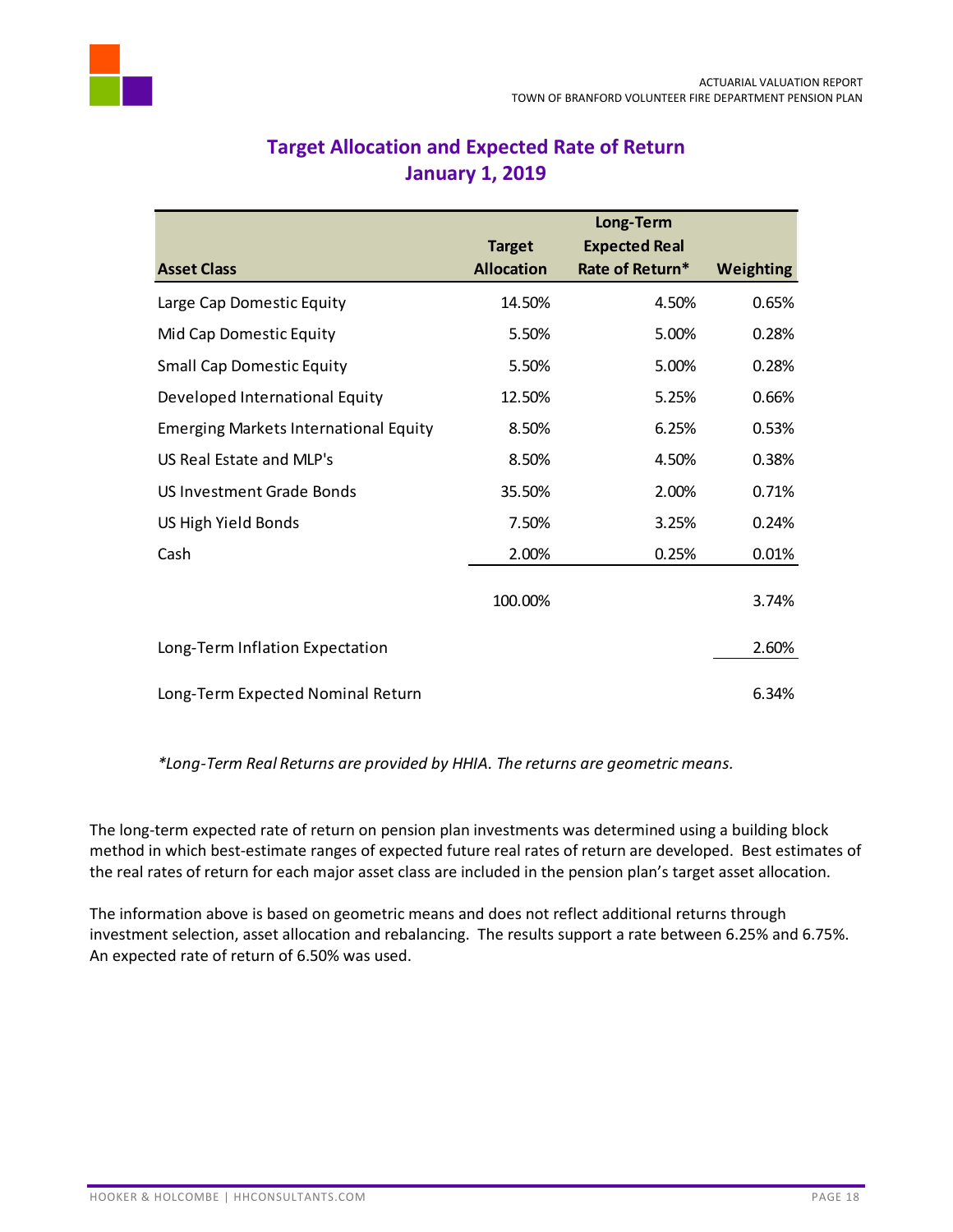<span id="page-20-0"></span>

# **Amortization of Unfunded Liability**

| <b>Schedule of Amortization Bases</b> |                     |                             |                    |                                                                                      |  |
|---------------------------------------|---------------------|-----------------------------|--------------------|--------------------------------------------------------------------------------------|--|
|                                       | Date<br>established | Amortization<br>installment | Years<br>remaining | <b>Present value</b><br>of remaining<br>installments as of<br><b>January 1, 2019</b> |  |
| 2019 base                             | January 1, 2019     | 38,024                      | 10                 | 291,115                                                                              |  |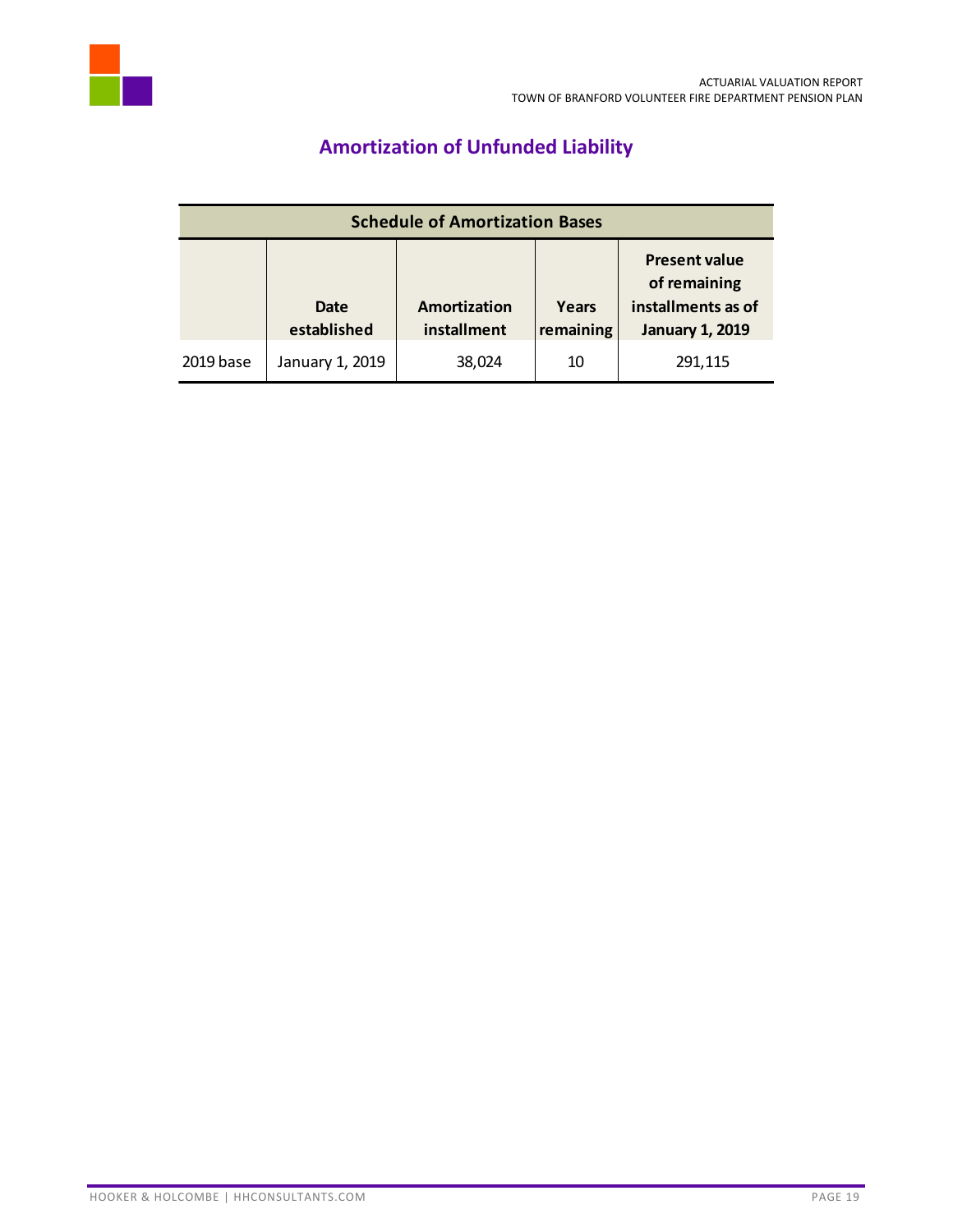

# **Member Data**

<span id="page-21-0"></span>The data reported by the Plan Sponsor for this valuation includes 221 active employees who met the Plan's minimum age and service requirements as of January 1, 2019.

| <b>Member Data</b>            |               |                             |                                 |              |  |  |
|-------------------------------|---------------|-----------------------------|---------------------------------|--------------|--|--|
|                               | <b>Active</b> | <b>Terminated</b><br>vested | <b>Members in</b><br>pay status | <b>Total</b> |  |  |
| Total members January 1, 2017 | 208           | 0                           | 18                              | 226          |  |  |
| Adjustments                   | 0             | 0                           | 0                               | $\mathbf{0}$ |  |  |
| Retirements                   | $-2$          | 0                           | $+2$                            | $\mathbf{0}$ |  |  |
| <b>Disabilities</b>           | 0             | N/A                         | 0                               | 0            |  |  |
| Terminations                  |               |                             |                                 |              |  |  |
| Vested                        | 0             | 0                           | N/A                             | $\mathbf 0$  |  |  |
| Non-vested                    | 0             | 0                           | N/A                             | $\mathbf 0$  |  |  |
| Deaths                        |               |                             |                                 |              |  |  |
| With death benefit            | 0             | 0                           | $\Omega$                        | $\Omega$     |  |  |
| Without death benefit         | $\mathbf 0$   | 0                           | $-3$                            | $-3$         |  |  |
| <b>Transfers</b>              | 0             | 0                           | N/A                             | $\Omega$     |  |  |
| Rehires                       | 0             | 0                           | N/A                             | $\Omega$     |  |  |
| New beneficiaries             | N/A           | N/A                         | 0                               | $\Omega$     |  |  |
| New entrants                  | $+15$         | N/A                         | N/A                             | $+15$        |  |  |
| Total members January 1, 2019 | 221           | 0                           | 17                              | 238          |  |  |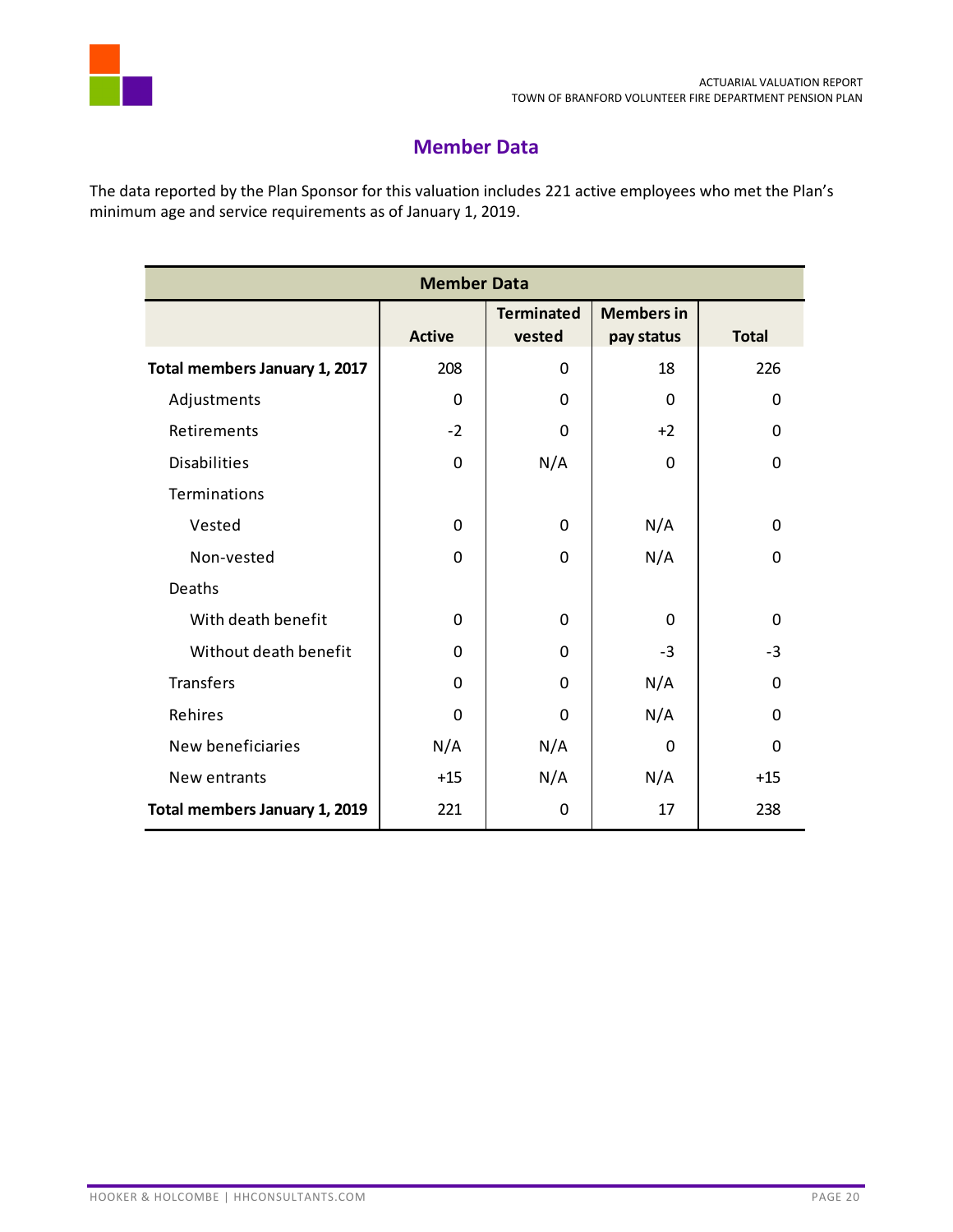



### **Member Counts by Status**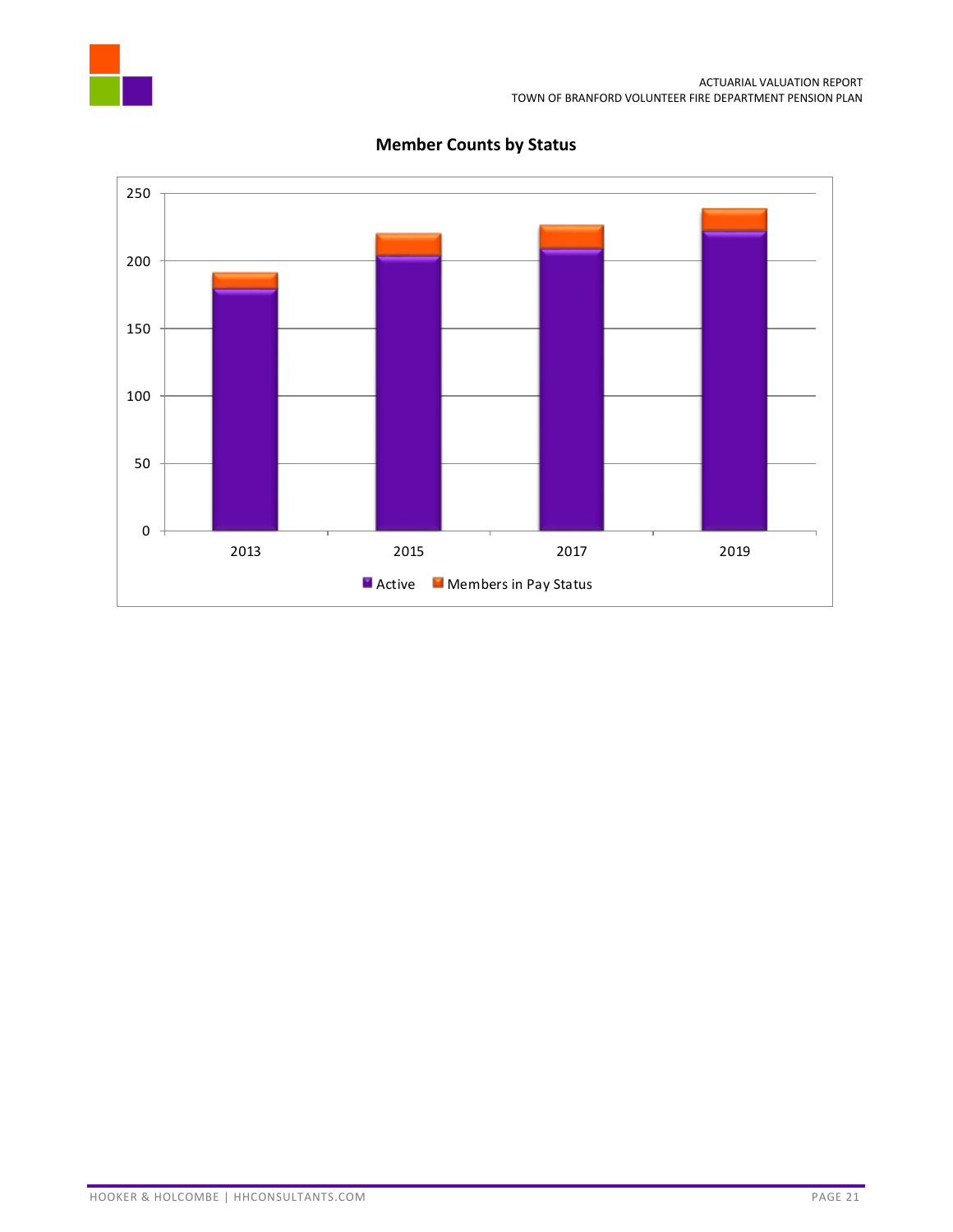| <b>Member Data</b>           |               |                             |                                 |  |  |
|------------------------------|---------------|-----------------------------|---------------------------------|--|--|
|                              | <b>Active</b> | <b>Terminated</b><br>vested | <b>Members in</b><br>pay status |  |  |
| Average age                  |               |                             |                                 |  |  |
| January 1, 2017              | 41.2          | N/A                         | 75.0                            |  |  |
| January 1, 2019              | 42.4          | N/A                         | 74.2                            |  |  |
| <b>Average service</b>       |               |                             |                                 |  |  |
| January 1, 2017              | 17.2          | N/A                         | N/A                             |  |  |
| January 1, 2019              | 17.9          | N/A                         | N/A                             |  |  |
| <b>Total annual benefits</b> |               |                             |                                 |  |  |
| January 1, 2017              | N/A           | N/A                         | \$43,132                        |  |  |
| January 1, 2019              | N/A           | N/A                         | 40,260                          |  |  |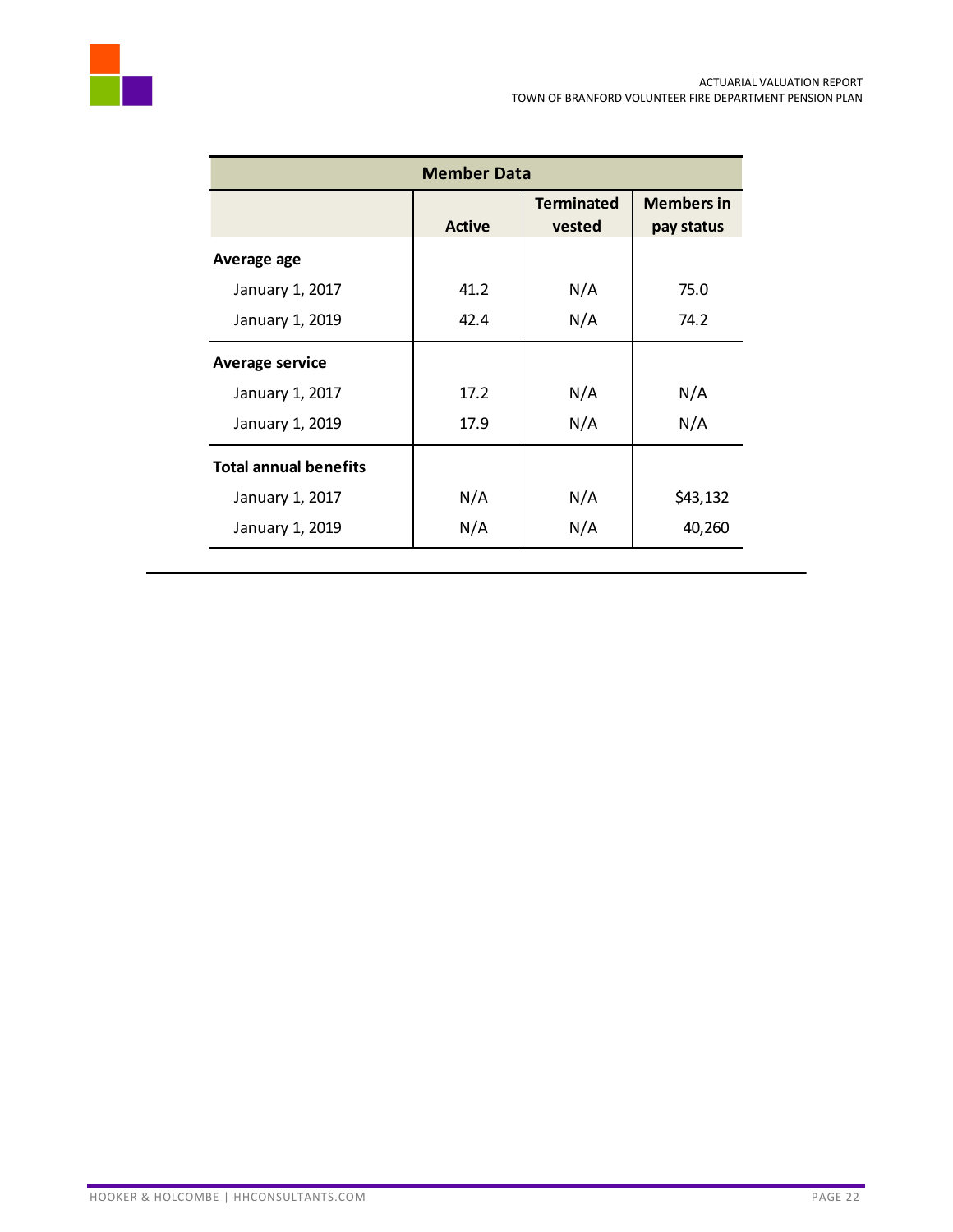# **Active Member Count by Age and Years of Service**

<span id="page-24-0"></span>

| <b>Completed Years of Credited Service</b> |         |                |                |                  |                |                |                |              |          |             |                  |
|--------------------------------------------|---------|----------------|----------------|------------------|----------------|----------------|----------------|--------------|----------|-------------|------------------|
| <b>Attained age</b>                        | Under 1 | 1 to 4         | 5 to 9         | 10 to 14         | 15 to 19       | 20 to 24       | 25 to 29       | 30 to 34     | 35 to 39 | 40 and over | <b>All years</b> |
| Under 25                                   |         | 21             | $\mathbf{1}$   |                  |                |                |                |              |          |             | 22               |
| 25 to 29                                   |         | 20             | 4              | $\mathbf{1}$     |                |                |                |              |          |             | 25               |
| 30 to 34                                   |         | 20             | 8              | $\overline{2}$   |                |                |                |              |          |             | 30               |
| 35 to 39                                   |         | 16             | 5              | 5                | $\overline{2}$ |                |                |              |          |             | 28               |
| 40 to 44                                   |         | 15             | $\overline{4}$ | 5                | $\mathbf{1}$   | $\mathbf{1}$   |                |              |          |             | 26               |
| 45 to 49                                   |         | $\overline{7}$ | 9              | 4                |                |                | $\mathbf 1$    |              |          |             | 21               |
| 50 to 54                                   |         | 9              | 9              | $\overline{2}$   | $\mathbf{1}$   | $\overline{2}$ | $\mathbf{1}$   |              |          |             | 24               |
| 55 to 59                                   |         | 5              | 8              | 5                | $\overline{2}$ | $\overline{2}$ |                |              |          |             | 22               |
| 60 to 64                                   |         | $\mathbf{1}$   | 3              | $\boldsymbol{6}$ | $\overline{2}$ | $\mathbf{1}$   |                | $\mathbf{1}$ |          |             | 14               |
| 65 to 69                                   |         | $\overline{2}$ |                |                  |                |                |                |              |          |             | $\overline{2}$   |
| 70 & over                                  |         | $\mathbf{1}$   | 5              | $\mathbf{1}$     |                |                |                |              |          |             | $\overline{7}$   |
| All ages                                   |         | 117            | 56             | 31               | 8              | 6              | $\overline{2}$ | $\mathbf{1}$ |          |             | 221              |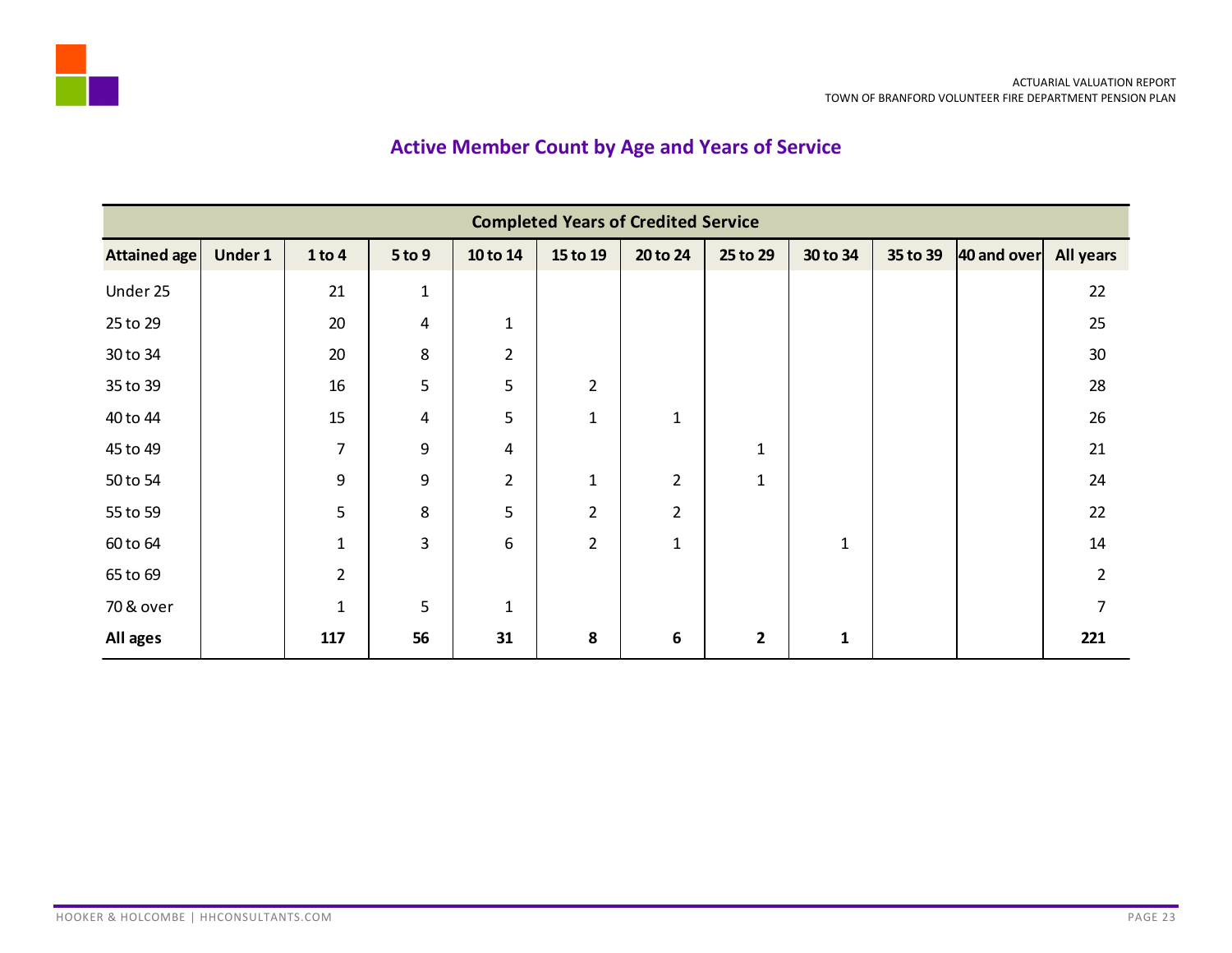

# **Description of Actuarial Methods**

#### <span id="page-25-0"></span>**Asset Valuation Method**

The Actuarial Value of assets used in the development of plan contributions phases in the recognition of differences between the actual return on Market Value and expected return on Market Value over a 5-year period at 20% per year. The Actuarial Value is adjusted, if necessary, to be within the range of 80% and 120% of the Market Value of assets.

#### **Actuarial Cost Method**

Changes in Actuarial Cost Method: None.

Description of Current Actuarial Cost Method: Entry Age Normal (level percentage of salary)

Normal Cost: Under this method, the total normal cost is the sum of amounts necessary to fund each active member's normal retirement benefit if paid annually from entry age to assumed retirement age. Entry age is the age at which the employee would have been first eligible for the plan, if it had always been in effect. The normal cost for each participant is expected to remain a level percentage of the employee's salary. The normal cost for the plan is the difference between the total normal cost for the year and the anticipated member contributions for that year.

Past Service Liability: The present value of future benefits that relates to service before the valuation date is the total past service liability. The unfunded past service liability is the difference between the total past service liability and any assets (including accumulated member contributions). This amount is amortized over 10 years on a closed basis from January 1, 2019. Future changes in the unfunded accrued liability will be amortized separately, assuming a new 10-year amortization each valuation.

Experience Gains and Losses: All experience gains and losses (the financial effect of the difference between the actual experience during the prior period and the result expected by the actuarial assumptions for that prior period) appear directly in the past service liability and are amortized at the same rate the plan is amortizing the remaining unfunded past service liability.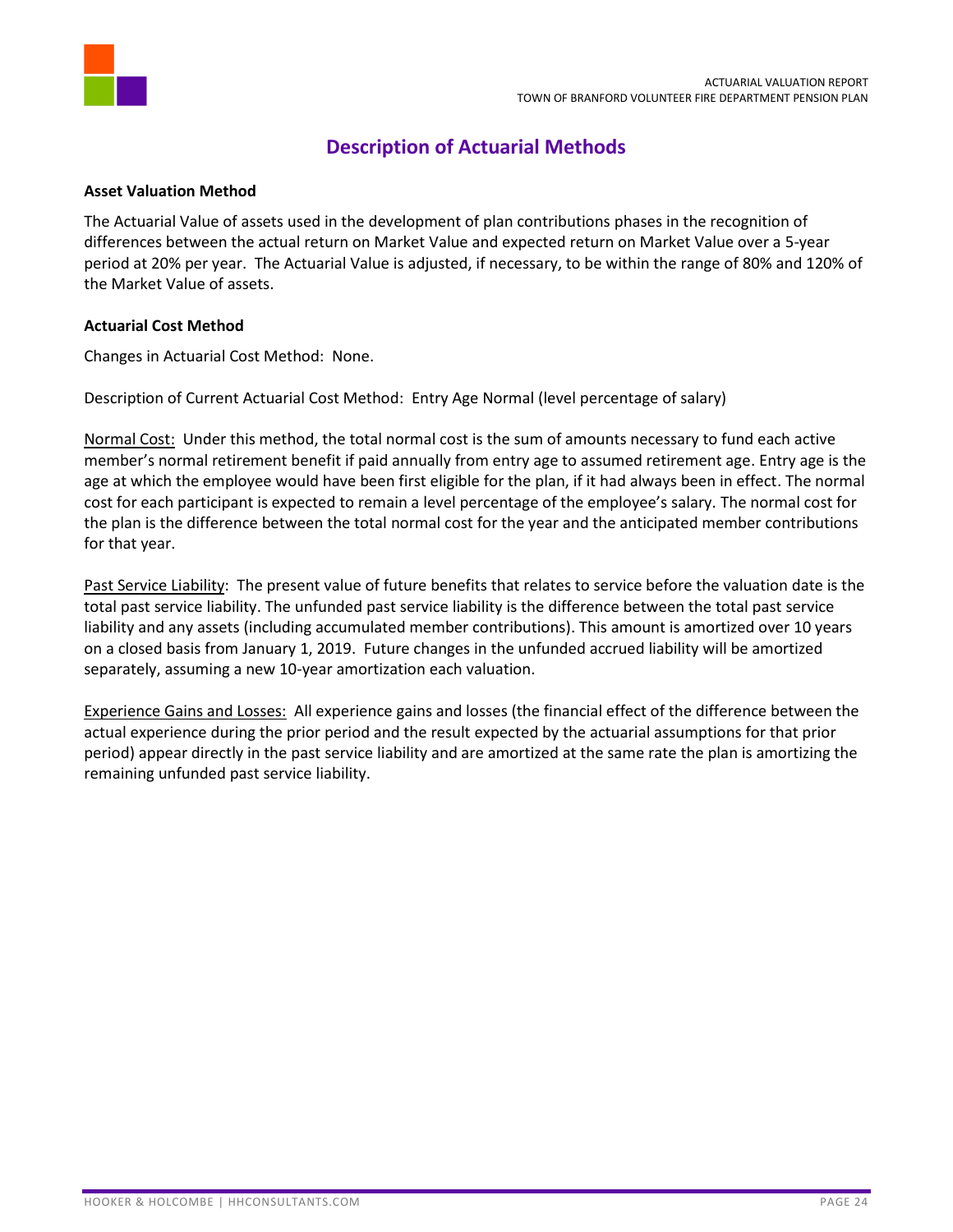

### **Description of Actuarial Assumptions**

#### <span id="page-26-0"></span>**Changes in Actuarial Assumptions**

The valuation reflects changes in the actuarial assumptions listed below. (The assumptions used before and after these changes are more fully described in the next section.)

- Investment rate of return
- Mortality
- Inflation

The assumptions indicated were changed to represent the Enrolled Actuary's current best estimate of anticipated experience of the plan.

**Investment rate of return** (net of investment-related and administrative expenses)

6.50%. (Prior: 6.75%)

The assumption was changed to better reflect anticipated experience.

#### **Inflation**

2.60%. (Prior: 2.75%)

This assumption is consistent with the Social Security Administration's current best estimate of the ultimate long-term (75-year horizon) annual percentage increase in CPI, as published in the 2019 OASDI Trustees Report.

The assumption was changed to better reflect expected experience.

#### **Mortality**

Pub-2010 (B) Public Retirement Plans Headcount Weighted Mortality Tables for Safety employees, for nonannuitants and annuitants, projected to the valuation date with Scale MP-2018.

Prior: RPH-2014 Mortality Table adjusted to 2006 total dataset, headcount-weighted, projected to the measurement date with Scale MP-2017.

#### **Mortality Improvement**

Projected to date of decrement using Scale MP-2018 (generational).

Prior: Projected to date of decrement using Scale MP-2017 (generational).

We have selected this mortality assumption because it is based on the latest published public sector pension mortality study released by the Society of Actuaries appropriate for this plan. The headcount-weighted table was used since benefits are not based on pay.

The mortality assumption was updated to better reflect actual experience.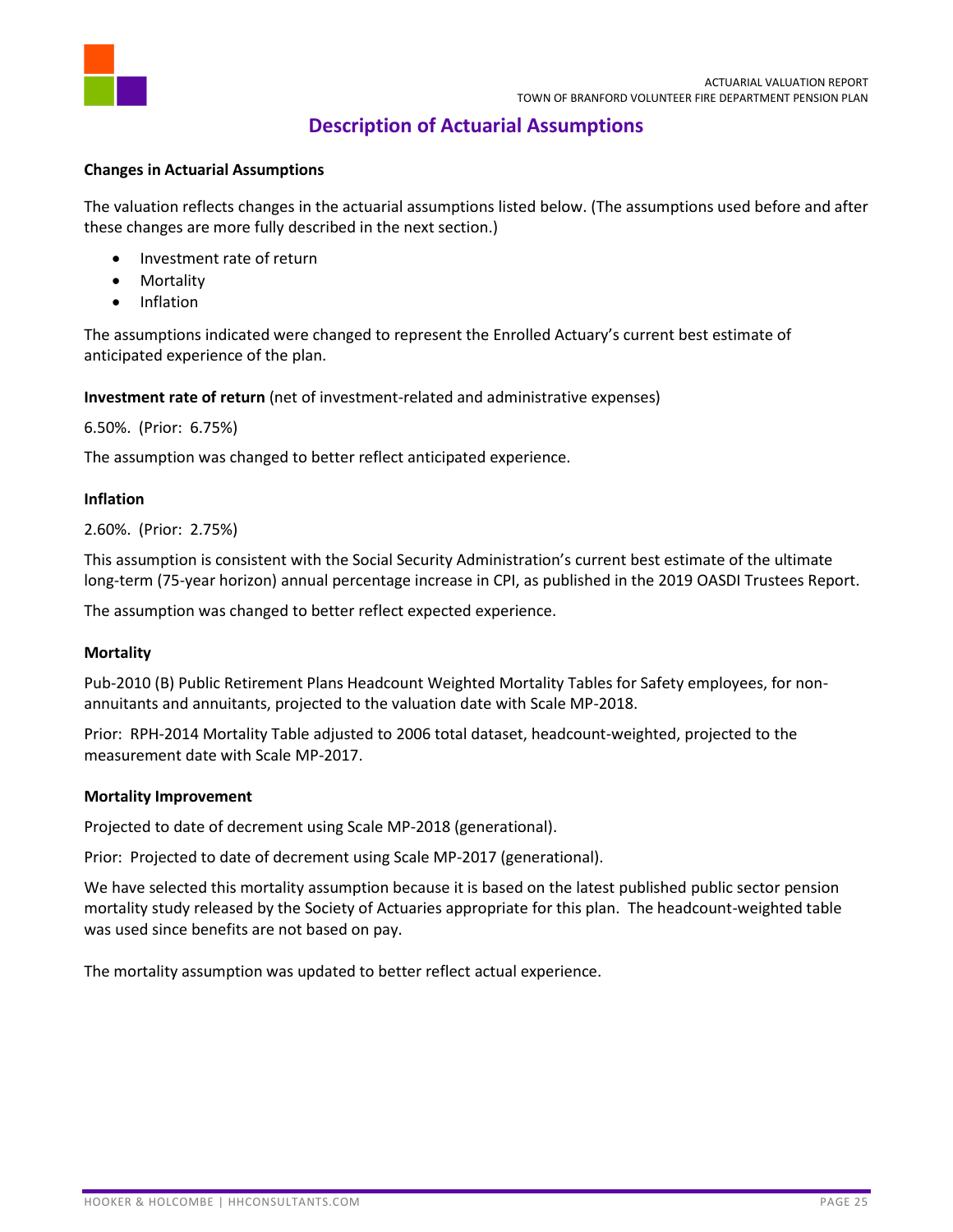

#### **Retirement age**

| Age | Rate |
|-----|------|
| 65  | 50%  |
| 66  | 25%  |
| 67  | 25%  |
| 68  | 25%  |
| 69  | 25%  |
| 70  | 100% |

#### **Termination prior to retirement**

Sample termination rates are as follows:

#### Table T-3

| Age | Rate |
|-----|------|
| 20  | 6.6% |
| 25  | 5.3% |
| 30  | 4.8% |
| 35  | 4.5% |
| 40  | 3.8% |
| 45  | 3.2% |
| 50  | 1.5% |

#### **Disability**

None.

The actuarial assumptions in regards to rates of decrement shown above are based on standard tables modified for certain plan features such as eligibility for full and early retirement where applicable and input from the plan sponsor.

#### **Administrative expenses**

None. Expenses are assumed to be paid directly by the Town.

#### **Pre-Retirement Spouse Benefit, Disability Benefits and Termination Benefits**

Costed explicitly.

#### **Accrual of Service**

35% of Active Employees will qualify for service credit each year.

The assumption changes increased liabilities by about 4.9%.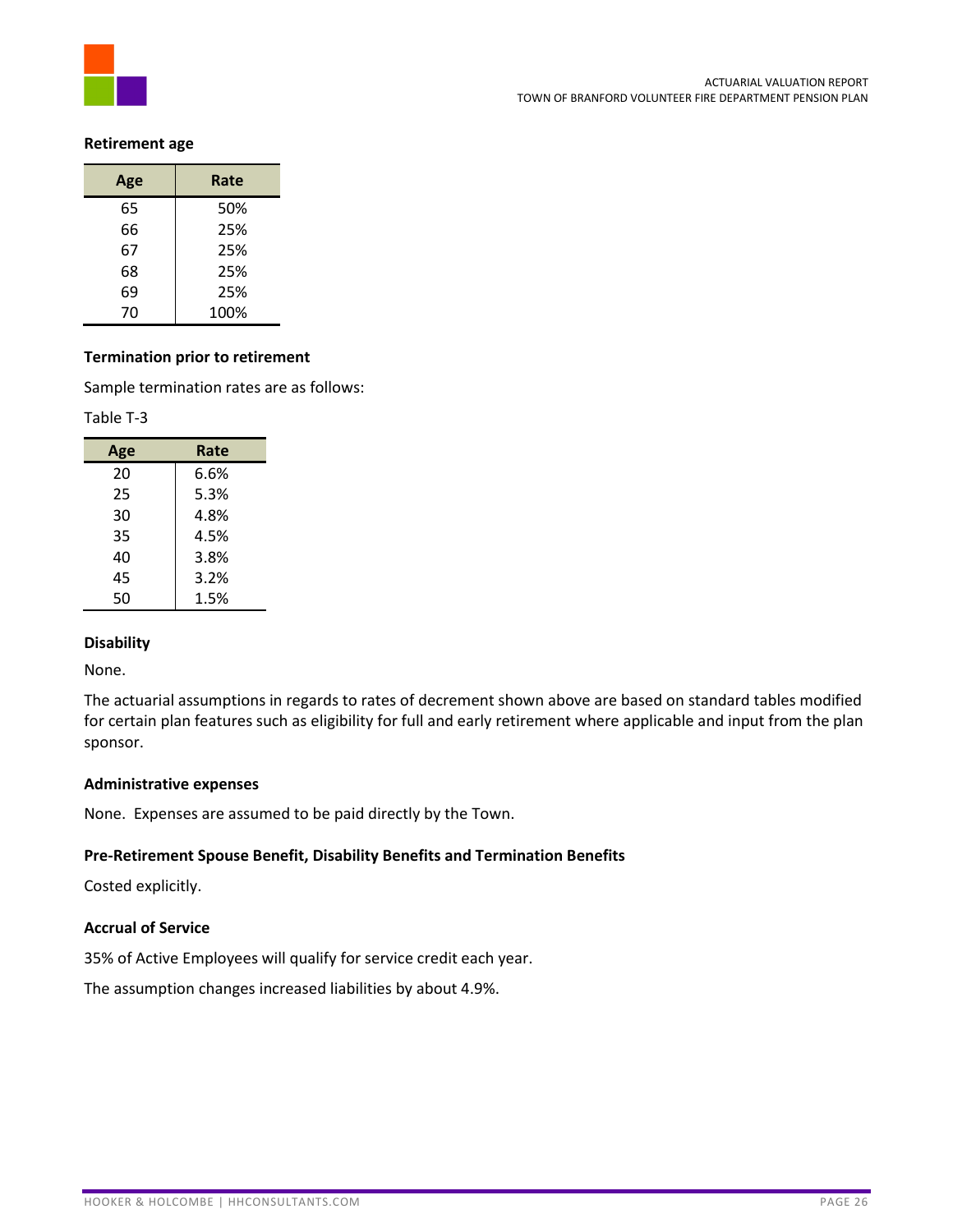

# **Summary of Plan Provisions**

<span id="page-28-0"></span>*This exhibit summarizes the major provisions of the Plan. It is not intended to be, nor should it be interpreted as a complete statement of all plan provisions. To the extent that this summary does not accurately reflect the plan provisions, then the results of this valuation may not be accurate.* 

#### **Plan identification**

Single-employer pension plan

#### **Effective Date**

Original: January 1, 1991.

Last Amendment: February 20, 2002.

#### **Service**

All years of service with the Fire Department from date of membership to early retirement, termination of employment, or Retirement Date.

#### **Credited Service**

No credit prior to January 1, 1991, except active Firefighters with at least 10 years of firefighting service will receive credit for 5 years of service. Maximum years of credited service equals 30.

Based on requirements for credit established by the Committee:

#### **1991 and 1992**

40% of calls of member's company 24 drills (company or town) or 52 calls (Fire or EMS) 24 drills **1993 and after**

| Minimum of 100 points     |                   |            |
|---------------------------|-------------------|------------|
| Min. 36 fire or EMS calls | 1 point each $=$  | 36         |
| Min. 8 town drills*       | 4 points each $=$ | 32         |
| Min. 16 company drills    | 2 points each $=$ | 32         |
|                           |                   | 100 points |

Sanctioned parade may be substituted for a fire call.

\*Town drill may be substituted for a company drill when the minimum is reached (at 2 points per drill). A minimum of 12 will be held. A (sanctioned) parade may be substituted for a fire call. Drills must be approved by Training Division.

#### **Normal Form of Annuity**

Life Annuity.

#### **Normal Retirement Date**

The first day of the month coinciding with or next following the Participant's 65th birthday and the completion of five years of Credited Service after January 1, 1991.